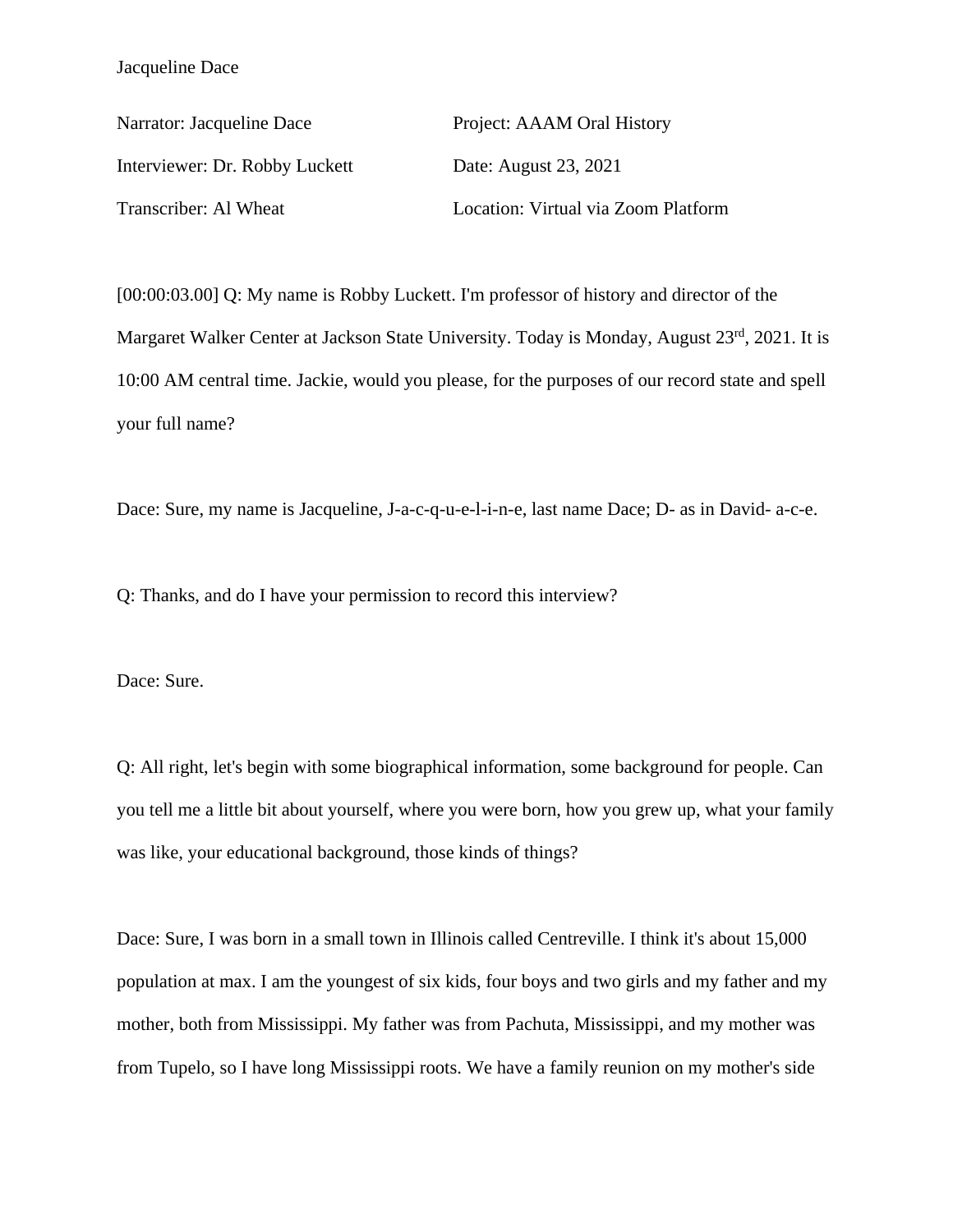that's coming up on our hundredth anniversary and unfortunately, for the last two years because of the pandemic, was the first time that we didn't meet in person, we continue through virtual. So I add that in because that's part of my biography, because, as far as I know, I've had all of this long connection with family, extended family, I don't know anything about third, fourth cousins, you know. So I've known them all of my life, I went to school in elementary school in Centreville, Lalumier Elementary, L-a-l-u-m-i-e-r, and then I…which was predominantly black, I think there was one white boy that was in school with us during the time I was at Lalumier. And we did have a mixed-race couple, a couple of mixed-race kids but, otherwise, it was predominantly black. And then at Wirth Junior High School, a W-i-r-t-h, I attended a predominantly white middle school, and then on to Cahokia High School, same thing, predominantly white, and I started at SIU – Edwardsville in my secondary educational career. I didn't finish, I had to…actually my father died; my mom died when I was 11, and then my father died when I was 19. Let me correct that my, oldest brother died when I was 19, my father died when I was 20, and so it kind of you know you got to work. And so I didn't get a chance to finish when I was at SIU – Edwardsville, and I started working several different jobs. I kind of slid into the museum career, because I worked at the Adam's Mark Hotel, I worked with the Better Business Bureau, both for four years each. I was a secretary for the City Hall and then I started as receptionist, security officer at the Missouri Historical Society, and that was in 1992, I believe; won't bore you with all of the trajectory of my career there, but I started as receptionist security officer became an office coordinator for the publications and research division, then became a research assistant, research associate, ultimately a curator of African American collections. In between time, I went back to school, got my degree in social studies [sociology] and anthropology at Webster University in St. Louis...Webster, Missouri and also I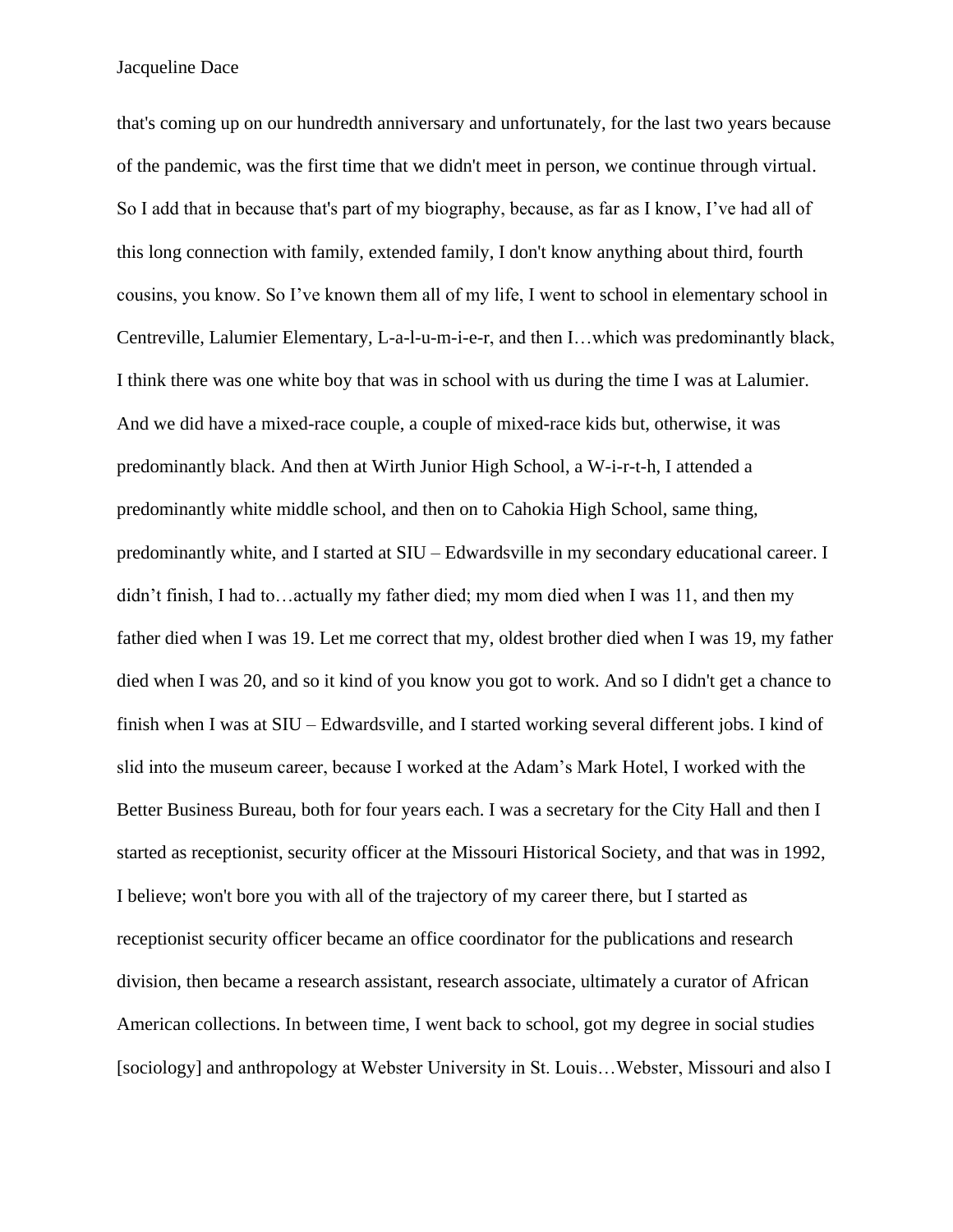served as an adjunct at Washington University, in a St. Louis African American history course that I taught for about seven or eight years. If you want me to continue in my career, I can but I don't want to keep talking and don't get your questions answered.

Q: No, this is perfect. So it sounds like the Missouri Historical Society was kind of your first entree into this public history world. What led you to that job in particular? Just the opportunity?

Dace: Looking for work. Because when I started at the Adam's Mark, I was still working full time at the Better Business Bureau, so I would work from 9 to 5 at the Better Business Bureau and then work from 11 to 7 at the Adam's Mark, and I was also part time recorder of deeds for the Centreville City Hall. So, for a brief period, I had three jobs, you know two full time, one part time. And so I was looking for something that was more stable that where I could get paid a reasonable, living wage and, surprisingly, when I left the Adam's Mark, I was supervisor PBX. And when I left the Better Business Bureau, I was supervisor of the complaint department. But reception security officer at the Missouri History Museum paid better and had better benefits. And so I was looking for work and what happened was the Missouri Historical Society was kind of expanding around the time that I started and they had begun began to get…they were part of the zoo-museum subdistrict, which meant they received tax support from the city and the county and as a result, the library and research center was added, many other departments was added, we updated our collections storage facility, all kinds of things were happening, and there were other positions that were being added, too. Because the library and research center opened, and it went from, I think at one point, having about 32 staff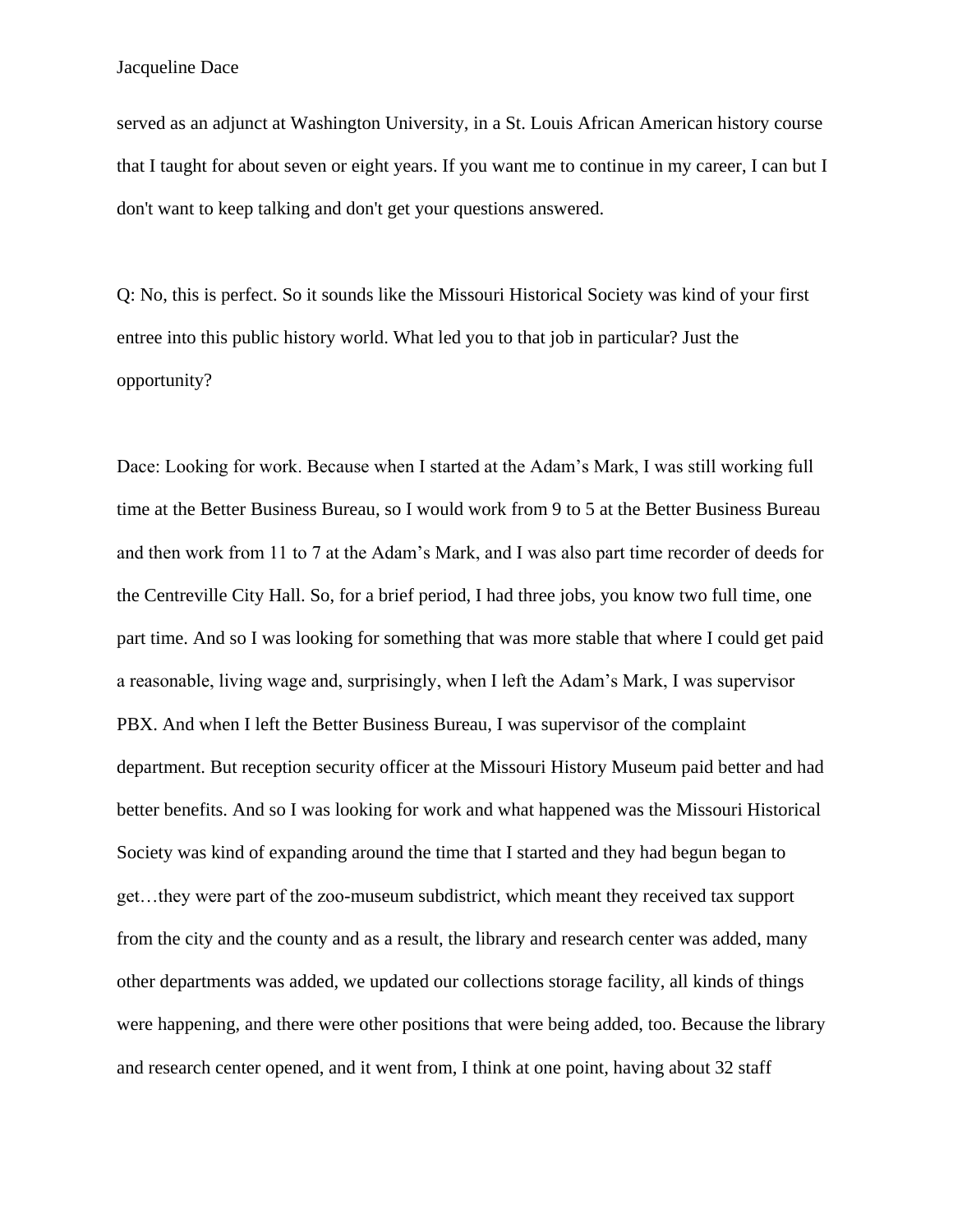members at the Missouri Historical Society, to over 130, right in a span of about five years. They thought they needed a receptionist, so here I come in as a receptionist and it was the most boring job on earth, because no phone call…everybody gets their own phone line. It was very few phone calls, you know, it was just boring, so I wanted something else to do. At the MHS, I'll say MHS, they also publish a quarterly magazine called Gateway Heritage and I started indexing the Gateway Heritage magazine, so they had been publishing it for 20 years and it had never been indexed. So in the process of being indexed, and I had to read all this history, right? All of this scholarly history about local St. Louis, and the expanded West, and I became interested in history. I did publish the 15-year index and I started, you know because I was so bored, whatever work I could do. I worked with publications, like give me your articles, I'll copy edit them, give me this, give me that. So as a result, that's how I wound up office coordinator for publications and research. You know, the research division, which was new, I was technically the first person in the research division at MHS, and a few months later, we hired the director of research. So we - it was me; Eric Sandweiss, who is the director; and we also hired a cultural anthropologist. So there was three of us in the research division, and I split time between research and publications. And ultimately, they were hiring a researcher to basically study African American history and get more collections and do blah blah blah blah blah. And so I'd sat in on all these interviews and then I finally went to Eric, the director, and said "would I be taken seriously if I apply for this position?" He said, "we've been trying to figure out why you haven't applied." And I hadn't applied because I hadn't finished my degree. So one of the contingents was for me to finish my degree. I applied, I got the position, and yeah, that's when I started the public research. Oral history, we start…you know, I get trained under Eric and John Wolford who was an oral historian, and that's where my career started in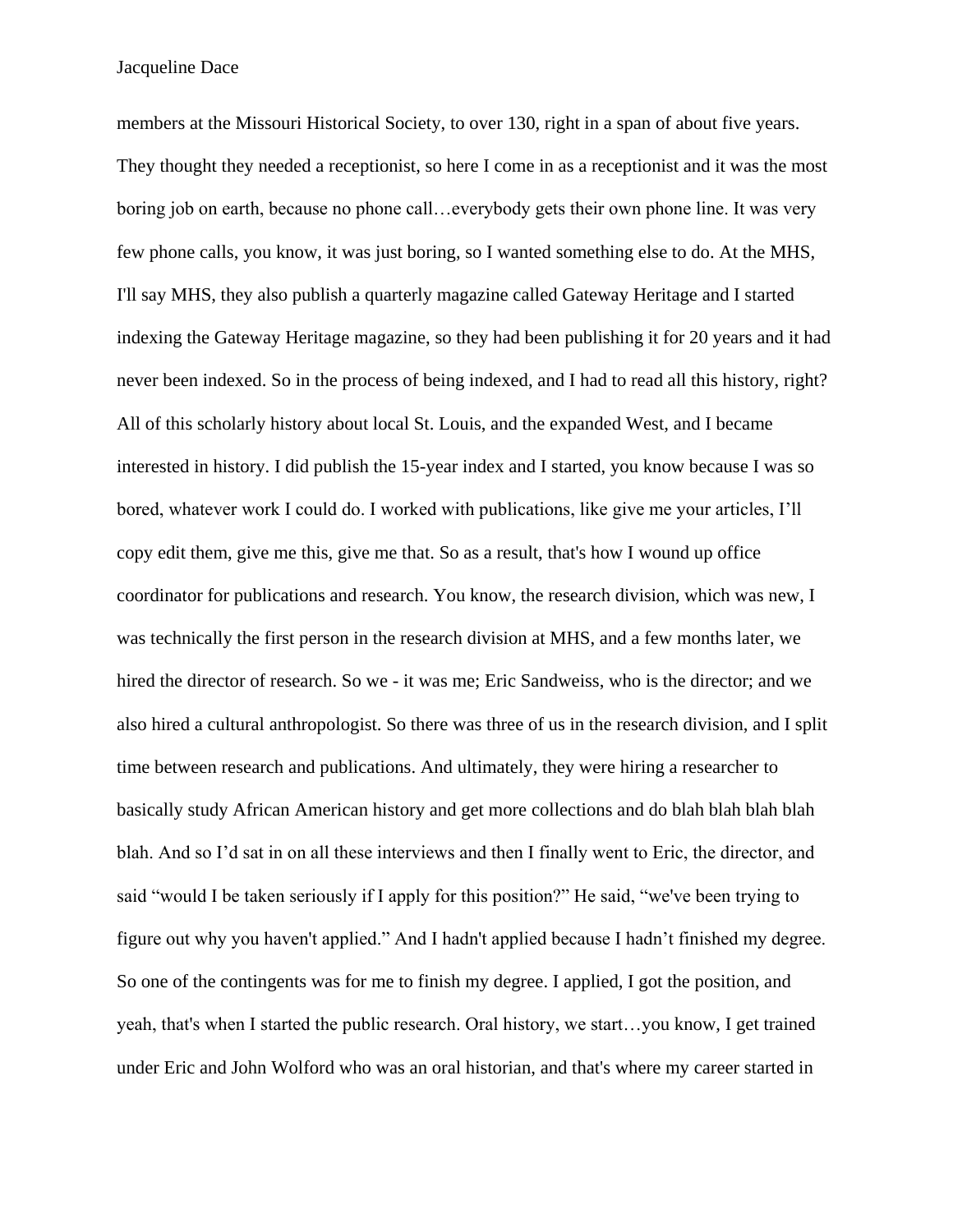the museum field. So I can kind of blame Eric Sandweiss and John Wolford. But thirty years later, yeah.

[00:10:11.00] Q: And you've had a few other stops in the last thirty years. Can you talk about your career trajectory and the places you've been in, positions you held since the Missouri Historical Society?

Dace: Sure, after I left Missouri Historical Society, or after the separation with Missouri Historical Society is a better way of putting it, I worked part time actually at the art museum here in St. Louis, in the education department. I left MoHis in 2008 and then 2010, I was in Chicago at the DuSable Museum as collections manager. I was in Chicago for a couple of years and then I got the position of project manager at the Mississippi Civil Rights Museum. The ground hadn't been broken, there was still a parking lot that was being used for the Mississippi Department of Archives and History by the time I got there. So I was in Mississippi for three years and I can say it was a very interesting adventure. Left there and came back to St. Louis where we opened the National Blues Museum here in St. Louis. Stayed here for a couple of years, and it was my intention of staying in St. Louis but in the time that I was there, the executive director, who was Dion Brown, who had prior been the executive director of the B.B. King Museum in Indianola, he got the position of executive director at the National Underground Railroad Freedom Center, and he asked me to, after he had been there a few months, to come and be his deputy director in Cincinnati and I said no. And then he called again a couple weeks later, and I said no. Then he finally called with…I think actually, initially, he had offered me the position of collections director, director of collections and exhibits or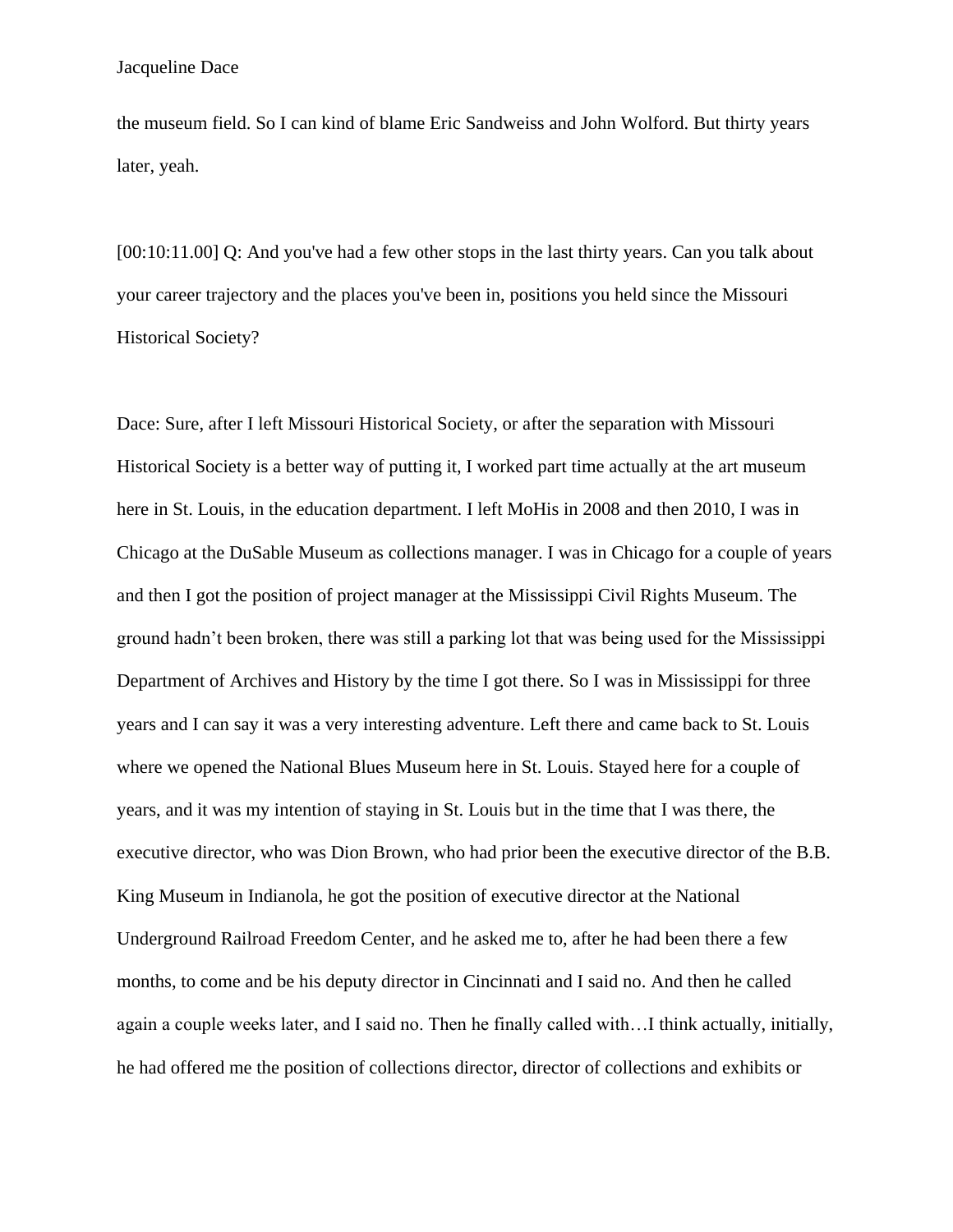something like that. But finally, I said okay, and I went to Cincinnati. I was there for about eighteen months, and then after that separation in December 2019…yeah, right before the pandemic, came back home in January 2020, everything shut down. Things kind of went a little crazy, and so I was, I was actually supposed to head to another area for a position and that position is still in postponement. I was really thought I would just be in St. Louis for two months; it was funny because when I did my storage unit, they said well if you'll be here for three months, we can give you a discount. Like "no, I won't be in St. Louis for three months. I already know I'm headed to Wisconsin." Well then everything shut down. But anyway, so I stayed here, worked on a couple of consulting projects, and then this position, which is executive director at St. Louis ArtWorks, finally opened back up and I started here in March of this year. March 29, 2020.

Q: For our purposes, then of course at Jackson State and in Mississippi, I was wondering if you might talk a little bit more about your work as the project manager with the Mississippi Civil Rights Museum, which is how we got to know each other for the first time.

Dace: We got a chance to meet. I've missed a lot of people that I've met in Mississippi. I miss hanging with you and with your mother, was the nicest person in the world. And, you know, being there was interesting because, like I said, I got a strong family history in Mississippi. I was more in the Tupelo area that I'd spend time in. But in Jackson, working at the Mississippi Civil Rights Museum…I'll say this, let me preface this: I was not the right person to be the director of the Mississippi Civil Rights Museum, and that's because there is a difference in terms of my mentality, ideology, and from where I come from, than what I think they needed as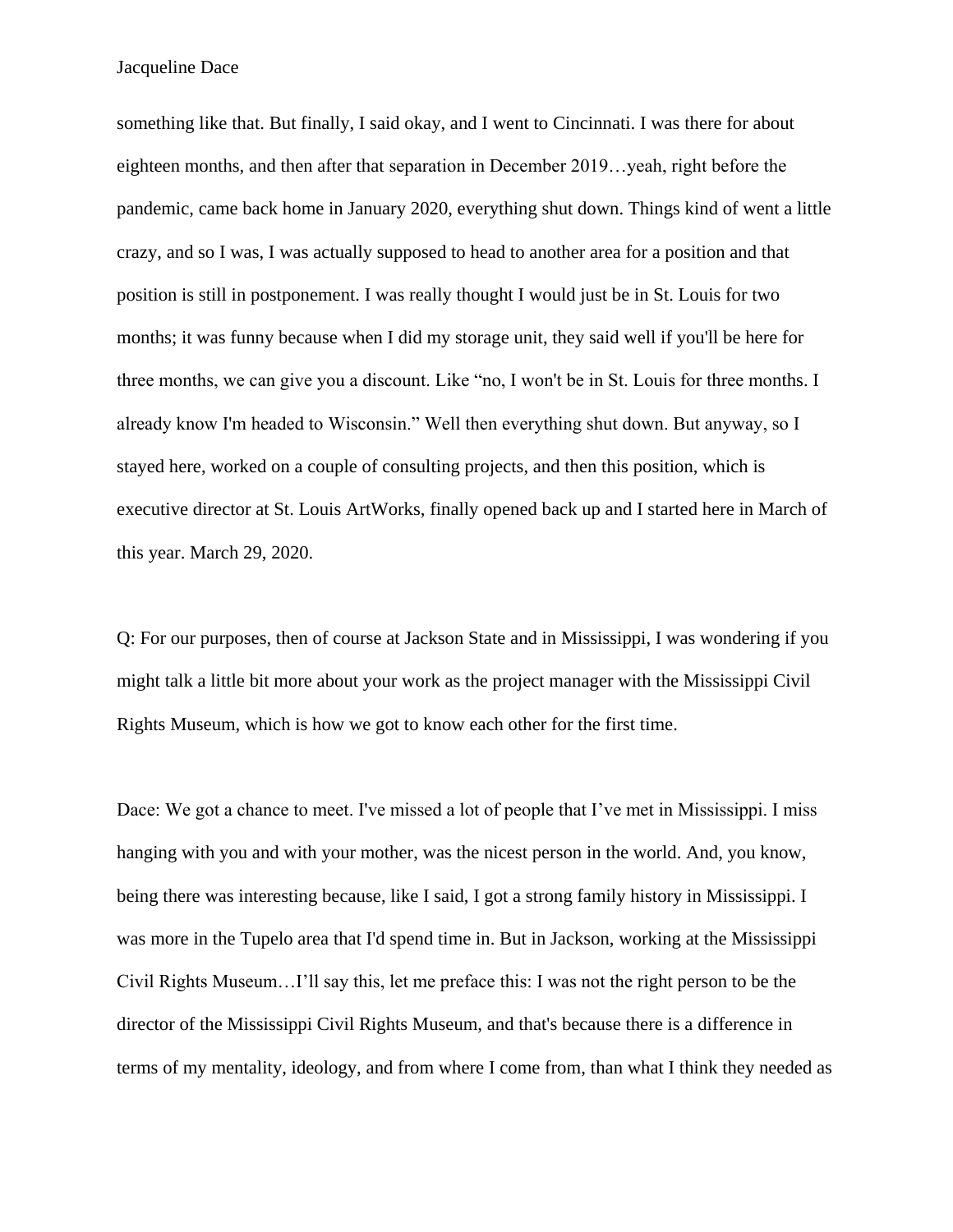a director. So I think it was really perfect that I left prior to the museum opening. But however, having met some of the civil rights activists, many of the civil rights activists, that I met...you know, the experience, I can't tell you how grateful I am. If you remember, I was there during the time the 50th anniversary of Freedom Summer, the 50th anniversary of the murder of Medgar Evers, the 60th anniversary of the murder of Emmett Till, all of these big events that were coming up, and so, as a result, all of these civil rights activists were coming back to Mississippi. We had all of these different events, all of these conventions, all of these reasons to get together and so, I mean, I think about it all the time. Being in the in the same sphere and talking to Julian Bond, John Lewis, Bob Moses, Dave Dennis, all of those, and as well as all sitting down and talking to the individuals from Mississippi who went through the Civil Rights Movement. Who was beat, who was jailed, who was in prison…cried with them, being emotionally engage with them and learn it firsthand. To be able to sit…and I tell everybody the story, my first year there I spent Christmas dinner, I had with the Evers family. And I remember walking into the house, and I had dessert and I went in and told Reena, "What do you need me to do?" She said, "I want you to go into the living room and sit with your momma. It's your time to watch her, it's your time to be with her." "No, what else we need me to do?" "You go talk to your mother." So, I went in there, and Mrs. Evers was sitting in a chair, and I sat on the floor in front of her because there was no chair by her. And so, we talked for a little while then she said "baby, go get you a chair, don't sit down there," and I said no, I'm fine "No, go get you a chair." I said no, she kept insisting. I said, "you don't have a clue who you are, do you?" She said "what do you mean? I know who I am." For the rest of my life, I can tell people I sat at the knee of Myrlie Evers." "Oh, I ain't nobody but Myrlie." I'm like, you don't get it. And so, even now, I think about that moment, because…and I say that because of somebody from my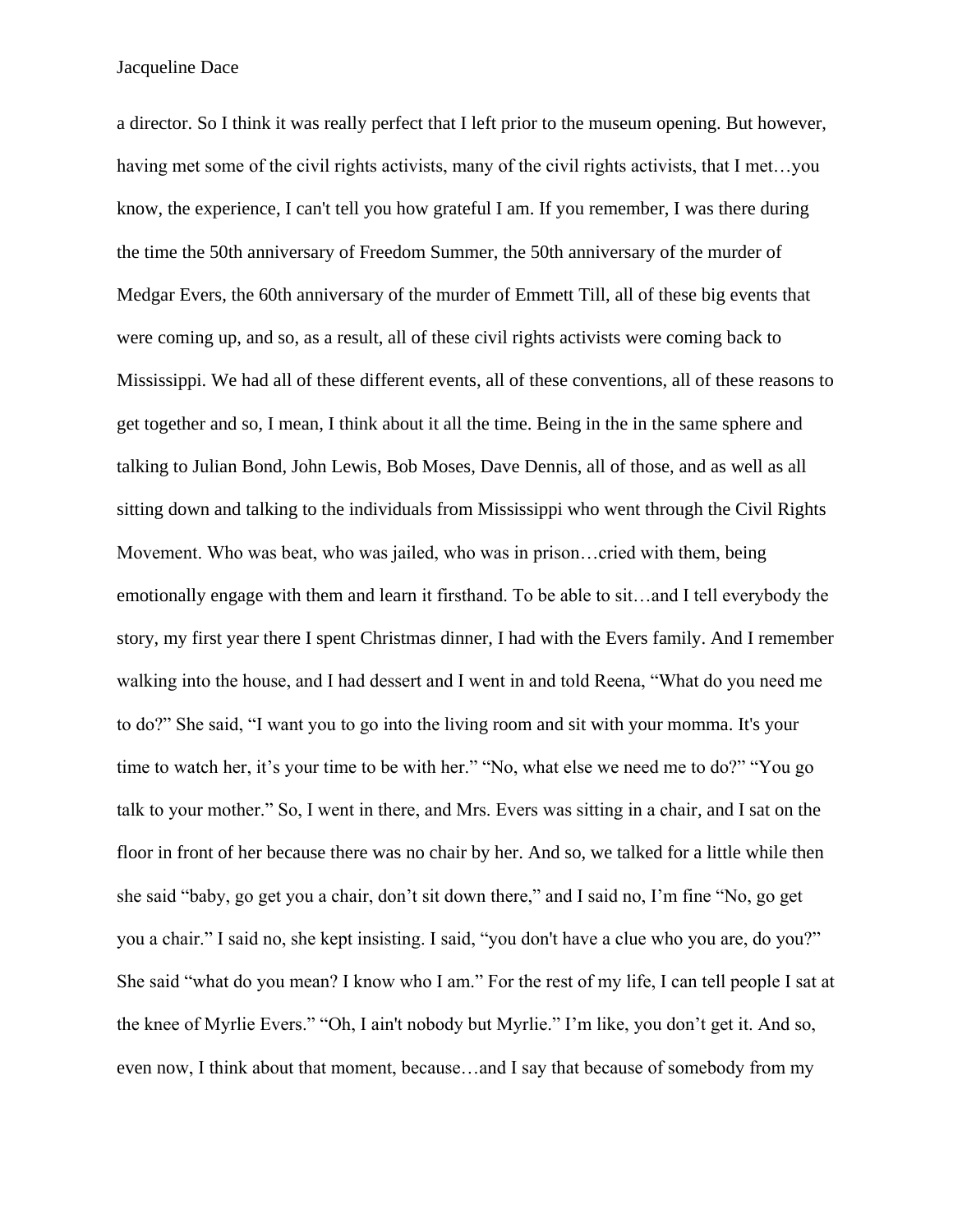experience, I had studied the Evers family I had studied about them my entire life, Medgar Evers had been part of the course work for my students at Washington University, I've looked at the pictures of them at the funeral. They've been part of my whole life, and then for me to be there, sitting and talking to Mrs. Evers and getting to know them on a personal basis…yeah, it's something I wouldn't give for the world. But being able to help to construct that museum and walk through for the first time, when we had our conference there three years ago, I think it was, and see in some of the artifacts that I was thankful to be able to bring in, reading storyline that I helped to craft and incorporate, having worked with the design team and everybody, and seeing it come into play, seeing it in its reality, it does a body good. Let's just say that, it does a body good.

Q: What do you do on a day-to-day basis now in your role as executive director of St. Louis ArtWorks?

Dace: We actually work with young people aged 14 to 19. We hire them as apprentices, and we partner them with teaching artists. It's a job training opportunity and a art skill program. We hire them throughout the year: summer, spring, and fall; and last summer we had over sixty students that we worked with directly in our building. This summer we had six different programs going at the same time. They painted a mural in St. Louis which is right down the street, beautiful mural; they also painted, another group, developed… we had these potters, there were these big concrete potters that people put in the street to block traffic, and so one of the neighborhoods commissioned us to paint those potters. We worked with another organization in North St. Louis to work on violence prevention, so our role was to develop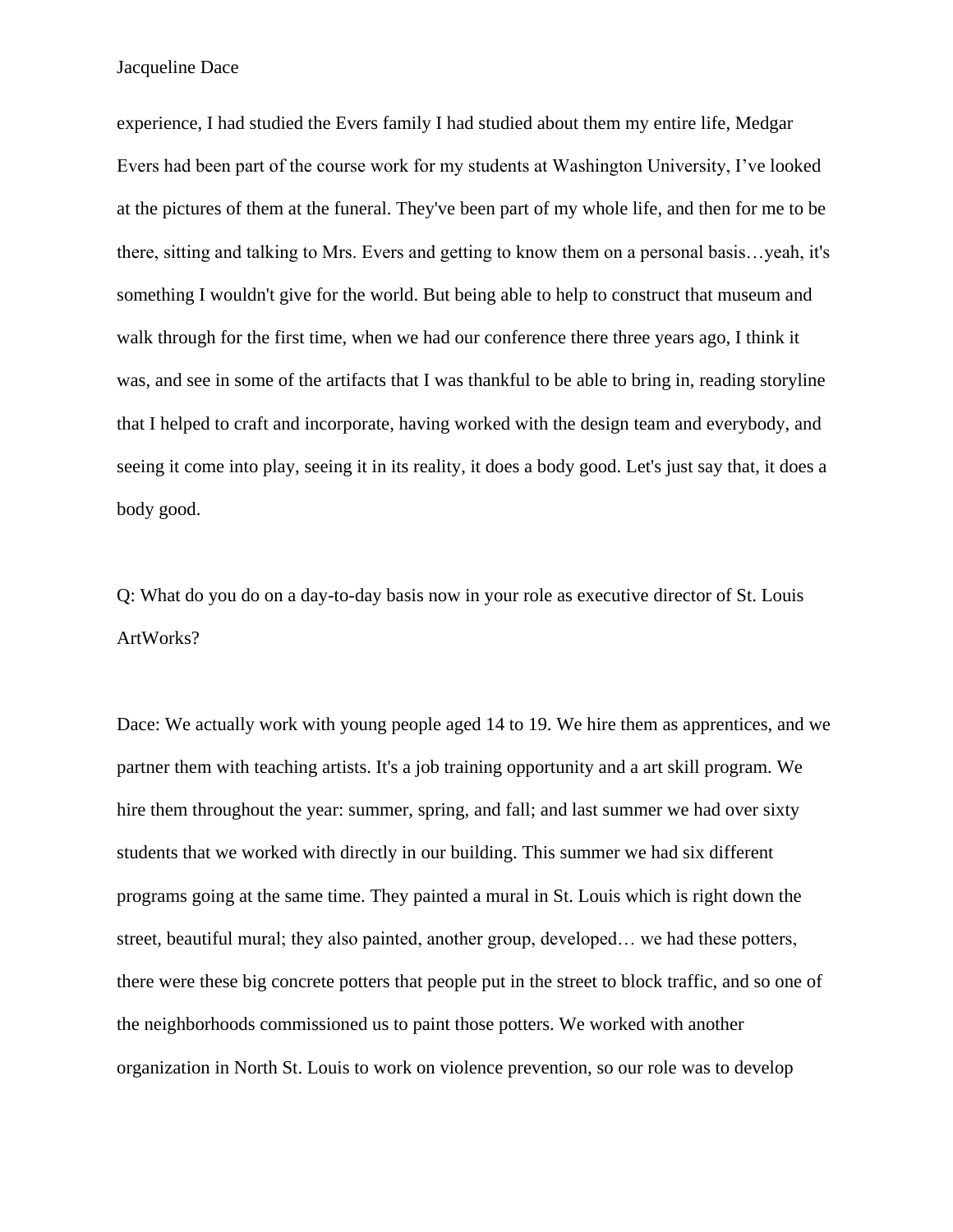jewelry that focused on violence prevention. We also were commissioned by a county government, St. Louis County police department, to paint murals to be placed on abandoned buildings in an area called Castle Point here in St. Louis County, so we did those murals. We also were hired by a law firm to create their holiday card, so we created the holiday card, so it's you know, being able to be around, I mean the work…as I was telling you before we started recording, the paintings, everything you see behind me are paintings that our youth did this summer, and they do some amazing work, I mean they really do some amazing work. So, at the end of each season, we have a summer sale and I have to stop buying everything, that's my biggest problem is that I go through and I buy. Because I want to have it as part of my collection and I also wanted…like I say, whoever I meet with, whoever comes into my office, I want to show them what our youth can do, because we're always talking about what the bad things that they're doing. But it's a nonprofit organization, so what do I do on a day-to-day basis? I'm trying to find money. I'm trying to find money to make sure that this place stays afloat because it's been around for twenty-six years, this is our twenty-sixth year, and we have a great location that's kind of on the border of St. Louis city and St. Louis County, we service. kids from the entire metropolitan area, we also provide life skills, so we bring in people to mentor them on Fridays. We had HIV/AIDS training, we had health screenings, we had dress for success, we had poetry for personal power, we have financial literacy, some of the students began to start to receive funding to open their own IRA. One of the requirements to be hired as an apprentice, because they are hired, it's a complicated process, is that they have to open up their own bank account, and so it's a life skill training program that I think, in my own limited view, that if more people knew about it, and the impact that it actually has, and the work that these kids are doing, I think people would want to support it. I mean you want to get behind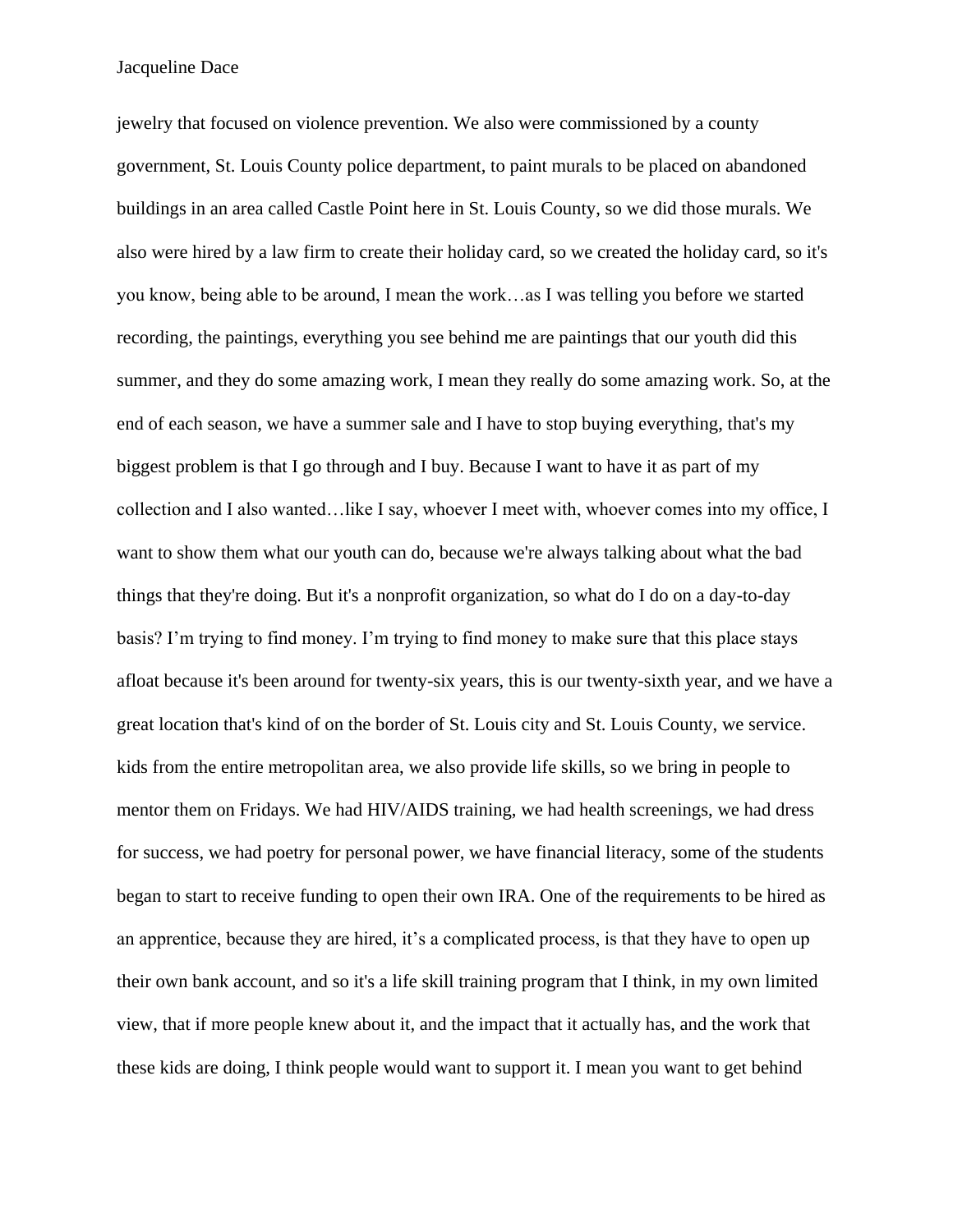something that's positive. So one of the things that I've been trying to do is get the word out, let people know that this organization exists, that this organization is actually doing something that's structural and that is making an impact on the lives of kids and that's on the lives of kids not starting once…you know me, I'll say things that probably shouldn't be recorded…the equity and inclusion, we were talking about equity and inclusion once people get into the workforce and they're in their 30's, 40's, and 50's, let's try to create some equity and inclusion before they get there, before they get into the workforce, before when they're starting, and these types of programs can give, like I always say, access and opportunity. The kids that were serving don't have the same access and opportunity as other kids and so why wouldn't we want to get behind an organization that is doing that. So that's what I do on a day-to-day basis.

[00:25:23.00] Q: That's great. A couple of questions there just as follow ups. One, you mentioned the need to raise money. We spoke with Tee Jones at the National Civil Rights Museum the other day, and of course in her role as CFO, the various aspects of what it means to fund this work, I'm wondering if you could talk some more about that, kind of your sources for funding. I know you're raising money, is it granted based largely, or is it private donations? What is it that funds the work that you do, and also talk a little bit more about who staffs your organization and how it's made up?

Dace: Yeah, we primarily are grant funded. And that, right now, as I walked into the door again I've only been here since March 29th of this year - there are a lot of small grants, and that can be beneficial, but it can also be quite taxing because, as I tell people all the time, the \$10,000 grant takes as much effort and as much follow up as \$150,000 grant. So why not go for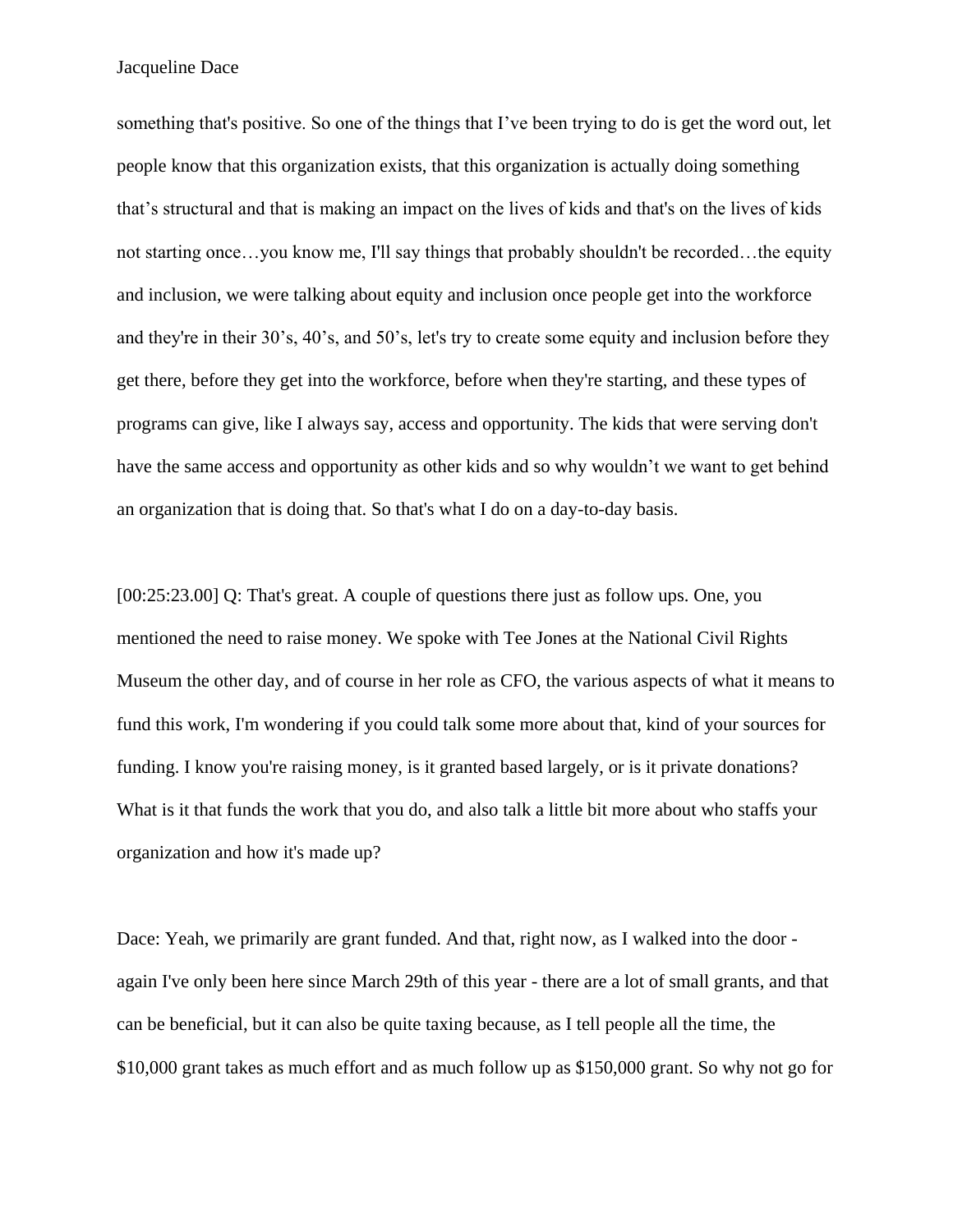the \$150,000? But I understand, I keep saying baby steps, baby steps, baby steps. So, we have a annual fundraiser and we did just have an annual fundraiser about a month ago, July  $15<sup>th</sup>$ , and raised about \$75,000. We are roughly run in between \$600,000 and \$650,000 annual operating budget. And so, what I'm trying to do is to not only, like I say, get the word out so that we can get more individual donors, and also, I want to ultimately create a membership base so that we can have a steady flow, because we don't have a membership base here. I think people would be interested in offering those types of, you know, maybe \$50 from 50 different people annually can make a dent. So right now, we're primarily grant funded. I just hired a part-time grants manager when I came on board, we had a consulting company that we were working with that was doing a lot of the grants. We did, last year during the pandemic, lose two staff members, a communications person and an assistant director, and then, of course, the executive director resigned last year, and so that's why my position was not…I'm sorry, when she retired last year. I said resigned, she retired last year, and they were not able to fill that position until they filled it with me in March, so there was a long gap between me being on board and August, when the former E.D. retired. We're small; as I say, small but mighty staff. We have a program manager who I'm hiring for now, because my program manager just resigned, and we have an art therapist on staff. So, our therapists work with our youth on a regular basis, and I also have an assistant director that's on staff. We have a consultant, or contract for accounting, and then we also hire the art teachers, so dependent on how many programs we have operating in the summer, fall, and spring, we'll hire anywhere between six to eight art teachers and then of course we have the apprentices that are also hired. I think that answered your questions.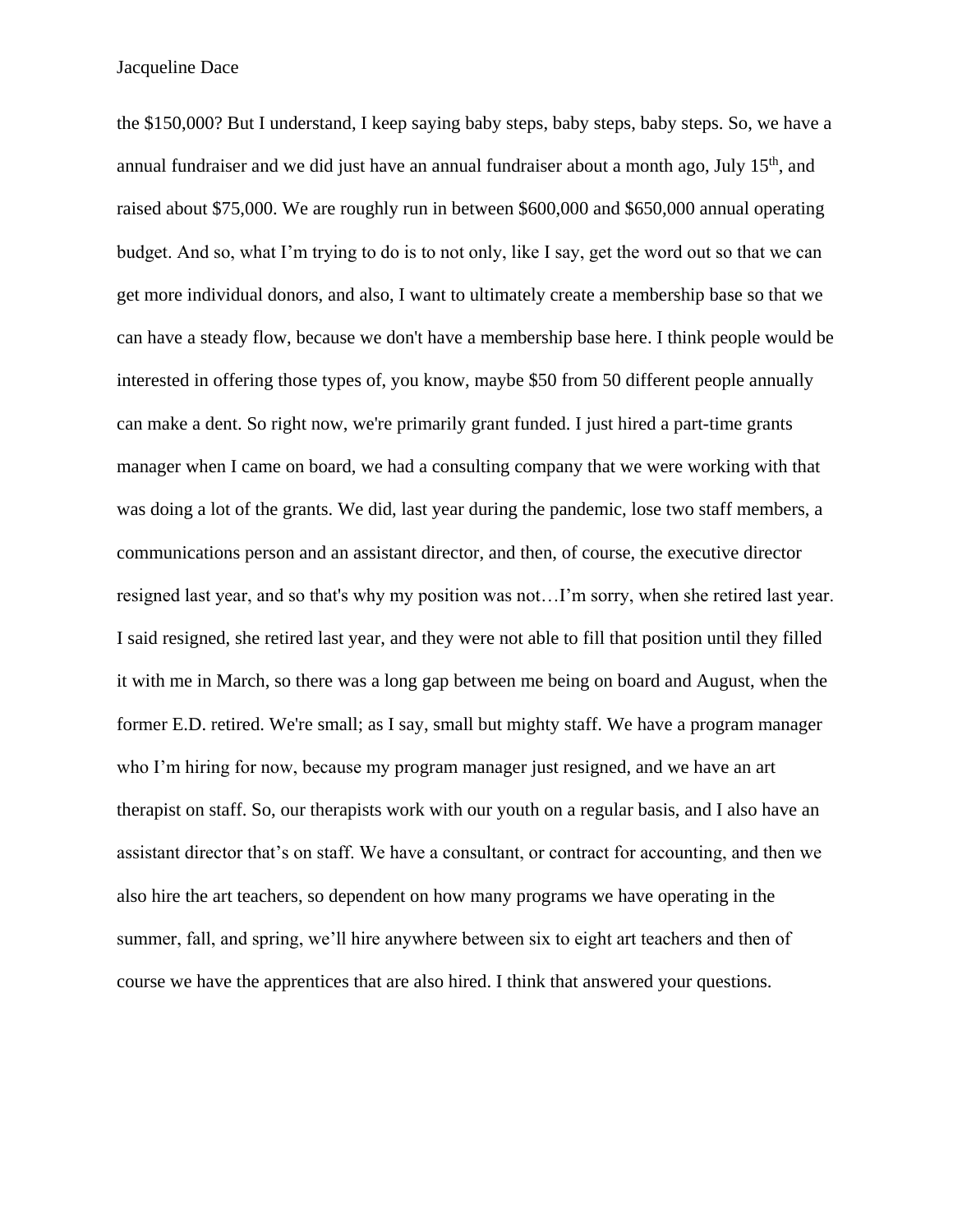Q: Yeah, perfect. Is that work mostly after school work, are you in any schools, how do you engage the students that you work with?

Dace: In the summertime, it's 10:00 to 3:00, Monday through Friday, and in the spring and fall, it can either be after school on Tuesdays and Wednesdays, 3:30 to 6:30, but also it's only six hours, so on Saturday is normally when the programs are developed. We are thinking about, this fall, we'll probably have three different programs going, so we'll have two on Saturday and one that's virtual on Tuesdays and Wednesdays this summer. We are not physically in the schools, but we do get a lot of our student applicants from the schools. There has been, over the 26-year period, there have been times when the programs were worked out of some of the schools in St. Louis areas, but this building was acquired, which is leased, about five years ago, so we have the facility to do pretty much all of the work that's necessary. Some of the programs actually occur, depending on what it is, because we - the one thing I did miss - we did a sculpture for one of the parks this summer also that's made out of recycled bicycle parts, be about 10 feet tall when it's put together. So, some of the work that our students do, like I said, the mural that's down the street, they have to do it on site, you know. We have done murals in neighborhoods, we did a mural on the riverfront of St. Louis, which is right on the border of Illinois and Missouri, Mary Meachum Crossing, which Mary Meachum was a slave that sought freedom across the Mississippi River, and so we, you know, depending on where it is, they may be on site to do that work.

Q: So, what are misconceptions or unknown aspects of the work that you're doing there?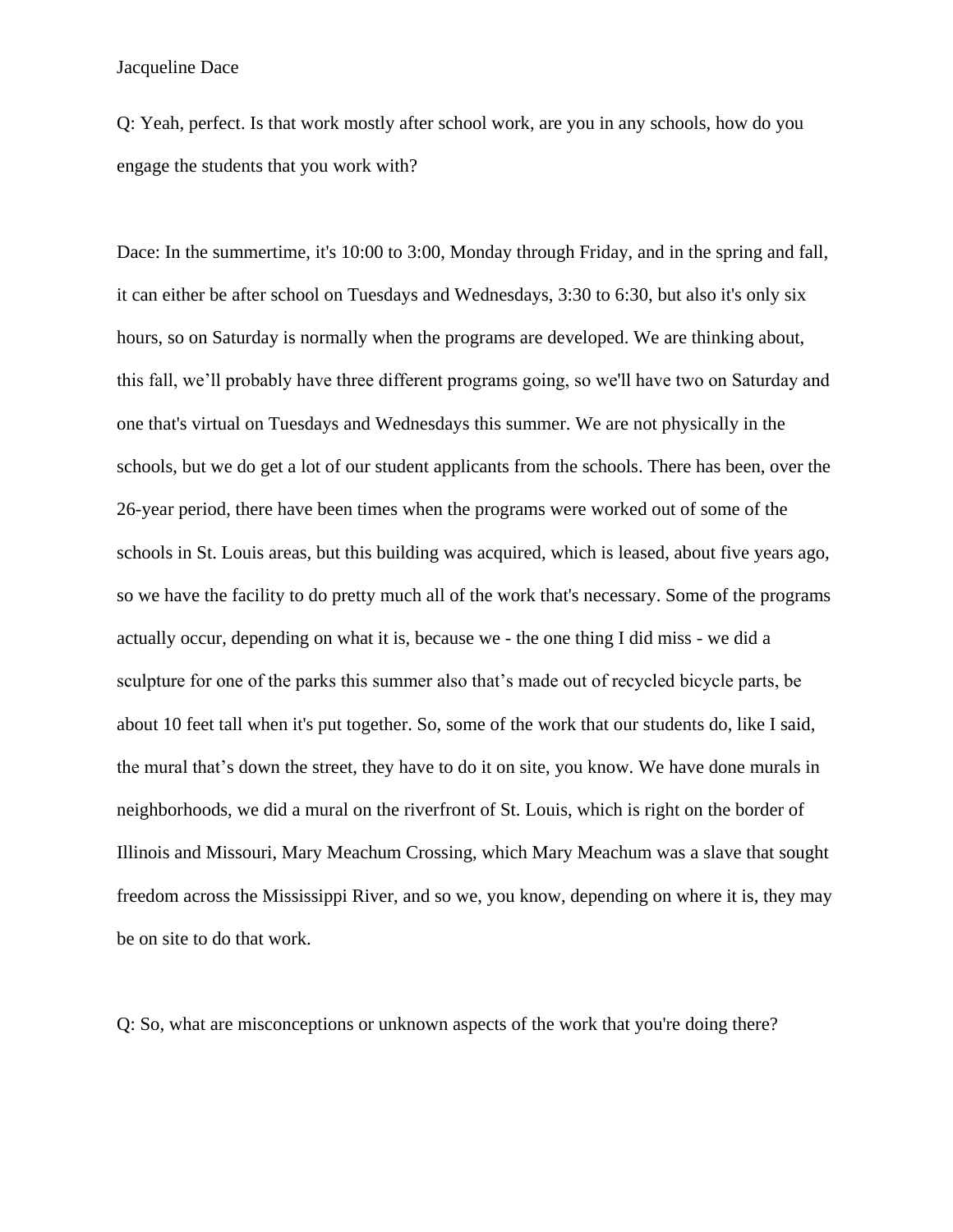[00:32:00.00] Dace: You know, one of the things, that's what I always say, I think people confuse use access and opportunity with ability. And oftentimes we say, especially our young African American kids, they don't have the ability to receive the same level of education or to create the same types of work, to be innovative, to be creative, and I argue that they have it, they just don't have the access and opportunity at an early stage, and that makes all the difference in the world. Because I know, even through the careers that I've had in the museum field, it used to…one of the things, and one of my roles and goals, was always to bring in people that didn't have that opportunity to be an intern. They didn't know that interning at a museum was a possibility. That didn't get the word that this would help their career, and I can see a few people that have been that work with me early in their career that went on to do some amazing things that are still in the field right now. A couple of them are our leaders and in the museum field and I don't take that as something that I did, but I believe, firmly, that if you get the opportunity, you need to open the doors for people behind you. You need to…don't just leave that door open, but you open the door, you stand there, and you say come on in, you know, come on. Here we are, I want to show you how to do this; come on, I want to help you navigate these waters a little bit, I want to tell you that it's not going to be an easy road and, especially when we talk about in the museum field, I think people on the outside think that it's all sunshine and roses, and they don't realize the politics behind it. They don't realize the fact that it's the same, in terms of working within a museum, as any other business, you know that you have to pay the rent, you got to pay the light bill, you got to pay the water bill, all of the utilities you have to cover in addition to paying your staff, in addition to making sure that everything is insured. You know, people don't think about them when they think about the arts, or the museum's, or the education system that the fact that this is in addition to try to make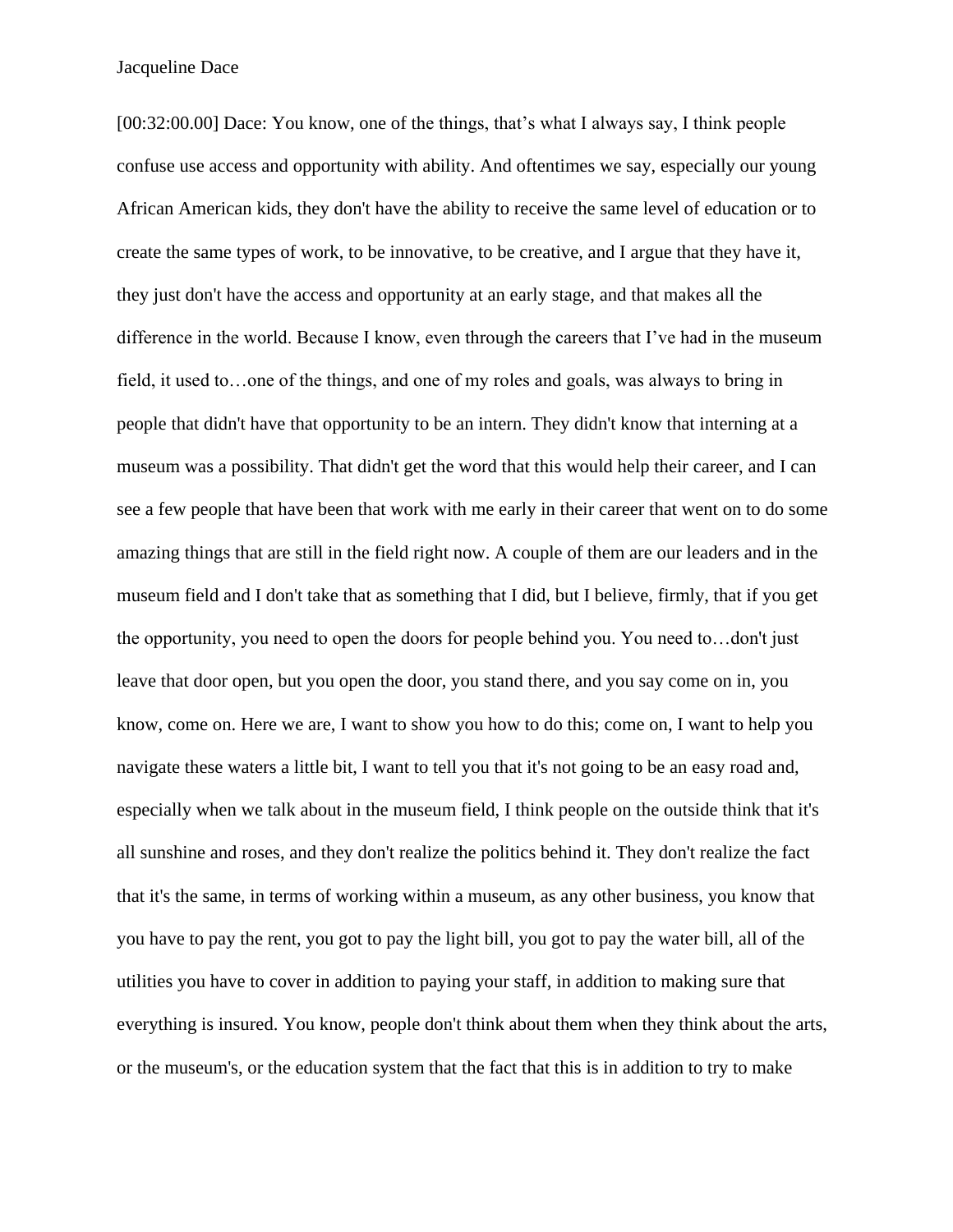everything beautiful and creative and be this source of energy. We're running a business also, we're running the business as well and I think sometimes people don't…I don't want to say they don't want to think about it, but it's behind the scenes, it's the heavy lifting that has to be done in addition to.

Q: You mentioned the politics of the work in the museum field. Obviously African American museums in particular deal with issues that are often seen in kind of larger mainstream white society as controversial. I'm wondering how your work…what's your philosophy of dealing with controversial complicated topics, especially in the post George Floyd era that we're in right now?

Dace: You know, for me, I never learned how to play politics very well. Diplomacy is not my strong suit, and being in St. Louis and being not far from Ferguson, where Michael Brown was killed…at around the same time Michael Brown was killed, I had two cousins that were murdered, like two weeks around the same time. But they were not by police officers, by community members, and it was probably within two weeks of Michael Brown's murder…two brothers. But being in Ferguson and knowing the conditions of our communities, and I've always said that these little riots, these eruptions, these disruptions, it's always bubbling right beyond, under the surface. You can pretend like it doesn't exist, you can try to manage this community, you can try to do this, do that, but at some point, it's going to explode. And when I talk about, like right now working with our kids, fourteen to nineteen years old, the things that they see, the things that they live with, the things that they have to endure, and then they're here every day as much as possible. We don't know what type of lives many of them have, we don't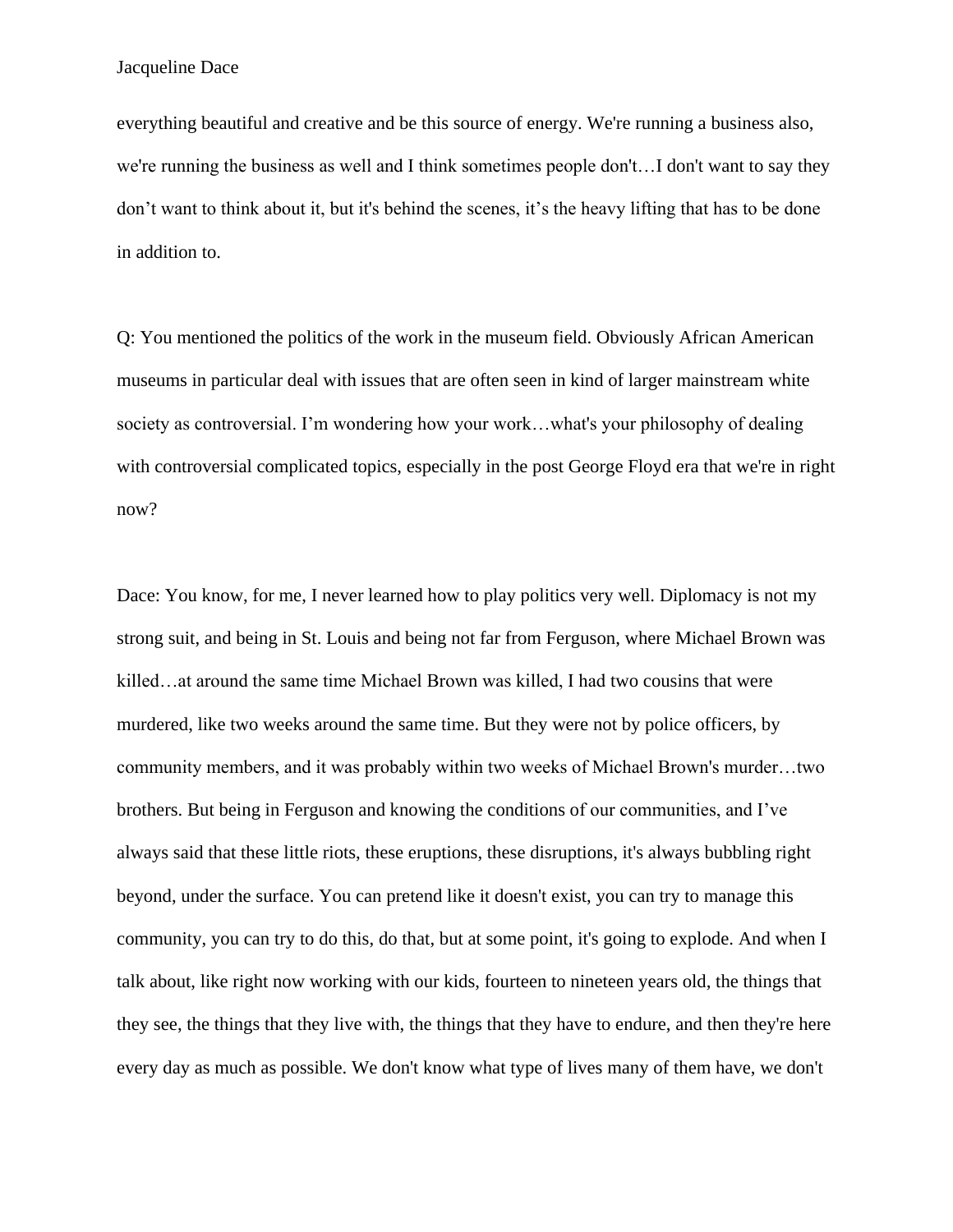know what they go through on a day to day basis, we don't live those lives, most of us don't live those lives anymore. Even if I grew up in a predominantly black neighborhood, but my experience was somewhat different. I remember moving to Chicago and I remember getting used to hearing gunshots I remember when I got to the point I was in my living room and I lived in a condo, and it wasn't necessarily in my neighborhood per se, but I could hear gunshots and say "oh that's coming from this direction, that's coming from that direction," and I said no, I don't ever want to be accustomed to hearing gunshots as a day to day basis. I say that because I don't necessarily buy into this difficult, complex subject matter. These people, many people are living this, you know? What's complex, what's difficult is the fact that you have other people that are uncomfortable with these people's daily lives. It's the same as talking about the Civil Rights Movement and people saying they didn't want to hear about the beatings, they don't want to hear about the people that got killed, they didn't want to hear about the assassinations. I'm sorry, I apologize that you don't want to hear about it, but Reena grew up without a daddy from the age of eight because he was assassinated. These people live this, this isn't just a one-time, one off deal, and because you're uncomfortable with the fact of their life…get over it. That's what, for me, I think we sugarcoat things too much. We sugar coat it and we don't show it in its raw entirety and its reality. That's what made the difference in many of the actions of the Civil Rights Movement. People didn't care until they started seeing the kids being shot by water hoses. People didn't realize the significance and the impact of that until Mamie Till showed Emmett Till's mutilated body in his casket, then all of a sudden it's like wait a minute, this is really what's happening? They didn't care until Chaney and Schwerner…I'm sorry, Goodman and Schwerner, were discovered in the earthen dam. They were murdered, but how many had been murdered before then? If it had only been Chaney, do we really think anybody would have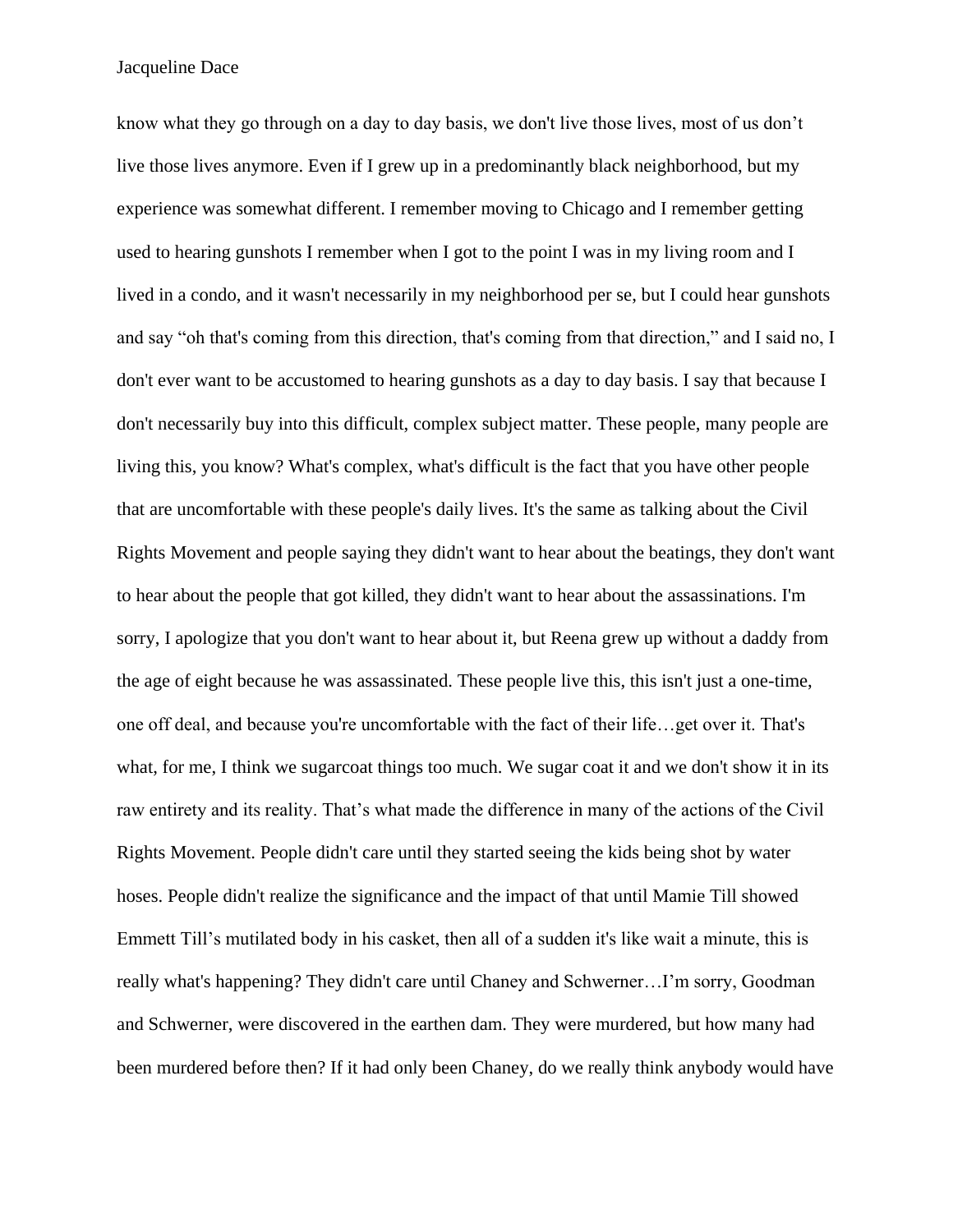cared? But the reality of what's happened, not just talking about it, and not just talk about it in this statistical realm, you need to personalize it. Let's talk about Chaney, Goodman, and Schwerner, but talk about the actual individual human beings. Talk about the enslaved as actual human beings, because it wasn't a number. These are human beings, these were breathing, bleeding human beings that were enslaved, and so I think when we disconnect it from its reality of who it is and how it is, that's what makes it this continuation. As you know, having had the conversation with you, I'll be perfectly frank, it was one of the reasons I had to leave Mississippi; I couldn't stay. Because whereas I feel like the first seven galleries, we were able to tell the story, we were able to tell it in its true, authentic rawness. When it got to the eighth gallery, which was supposed to bring it to present…where are we now and where do we go from here, there was this disconnect between where we are now and people not wanting to tell the reality of where you are now in Mississippi, and why you are where you are now in Mississippi. And I fought for a lot of things and was able to get a lot of changes incorporated into that museum, and a lot of storylines that didn't want to be incorporated in that museum that I was able to fight for. But I knew I wasn't gonna win that battle, because it was too political and it was to connecting…and I understand, it's under the state of Mississippi. It's getting funded from state of Mississippi. There's some truth that just that don't want to be told in its raw authenticity that needs to be told if we are going to, if we really want to make some changes in the future. If we don't want to make changes, yeah, let's keep doing it the way we have been doing, let's continue and we'll have generations upon generations upon generations to continue to deal with what they've been dealing with. So as you can imagine, you touched a nerve.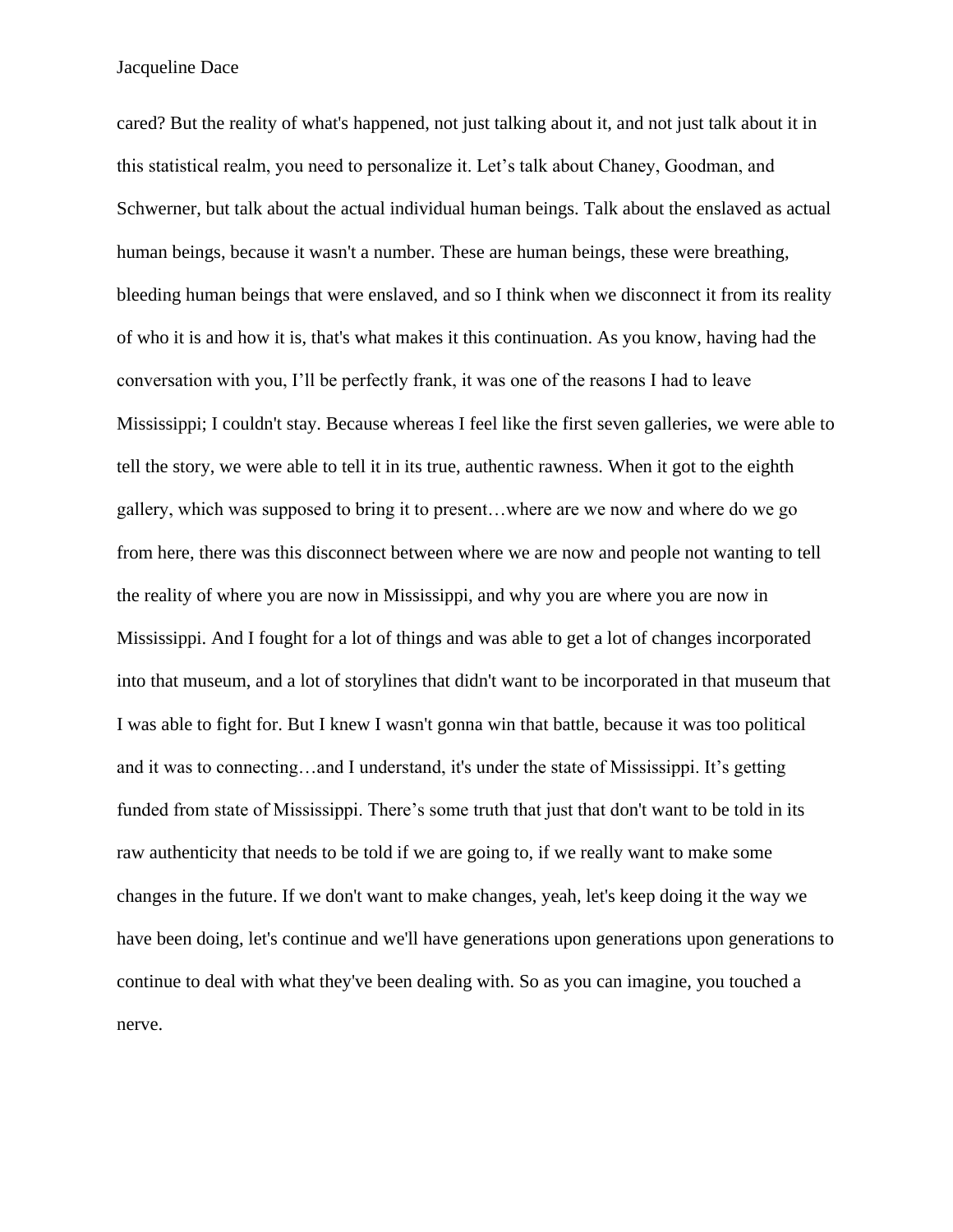Q: Deeply appreciate that perspective and I'm grateful for your sharing it here. So, we've talked about the challenges and misconceptions and the difficult work that you do, what are some of the greatest rewards that you found in this field?

[00:43:48.00] Dace: The people that I met, the experiences that I've had, even sitting on the board with Association of African American Museums and the changes that we've seen in the past three or four years of that association and the growth. The fact, like I said, to be able to have an impact on other generations of professionals, especially women of African American descent, and seeing them coming behind or following me in the career. I've had a couple of them that gives me credit for their career, whereas they don't have to, but it feels good. I mean, it honestly, as you know, it gives a little tingle in your spine and say "I did something that made a difference in this world." I go back and I think…I kind of call myself the Forest Gump of history, because when I think back to some of the experiences that I've had and the people that I've been around and connected with, whether it was at the Missouri History Museum or the DuSable, the Mississippi Department of Archives and History, the National Blues Museum, the National Underground Railroad Freedom Center… it's been amazing, when I look back on that career and think about the experiences that I've had and, like I said, the kids that we've touched in the work that we've done. And so, I think African American history and the museum field, it's crucial. It's crucial that that these institutions are in place because there are stories that are told within the frameworks of those entities and that are reached out of beyond those buildings that otherwise wouldn't be told and that are extremely important to the everyday cultural growth of our nation. Whether people want to know it or not, the stories are there for them to hear. So it's been a journey. I can continue to say that this has been a journey that I didn't plan on, lord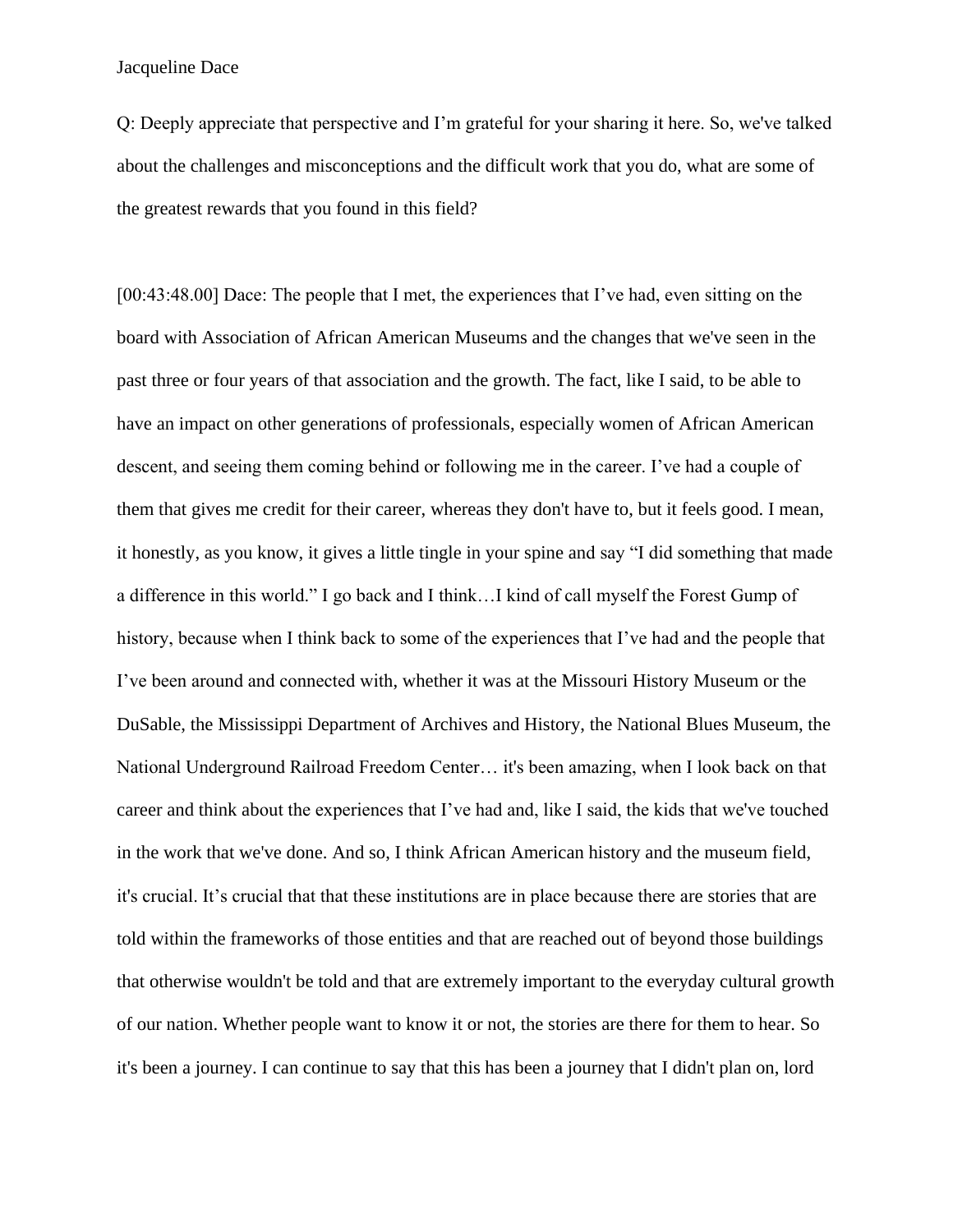knows, if I would have written the script and somebody told me some of the things that I've been able to do, and places I've been…I have to go back to Mississippi. Having worked on a committee that consisted of Bill Winter and Haley Barbour and to have conversations with both of them that…what I tell people all the time, is people, they asked me "well, how can you deal with different cultures?" And I'm like "I worked with Bill Winter and Haley Barbour." But the point was, we were doing one thing: we were building a museum. We were building a civil rights museum. The ideology, the fact that one was far right, one was far left, and my beliefs were totally different than Haley Barbour's, had nothing to do with it. Our conversation was about the Mississippi Civil Rights Museum and how we were going to achieve that. It was some funny times, because I remember oftentimes having conversations with Haley Barbour and you know, he's the nicest person, in person, that you'd ever wanna meet and then he would go away and I'd read something in this paper, he'd say something on TV and I'm like "He got me again! He fooled me again." But just to be able to have those experiences and it's quite interesting.

Q: So, you mentioned the Association of African American Museums and I want to talk about AAAM more, but before we go there, you've also talked about how, very directly, your own career in this moment has been impacted by Covid-19 and I'm wondering if you could talk a little bit about how your work has evolved to meet the demands of this modern world, especially in the era of Covid.

Dace: I don't know what I would be...how I would feel if I was actually physically working in a museum right now, because I'm concerned about museums going forward. I'm concerned about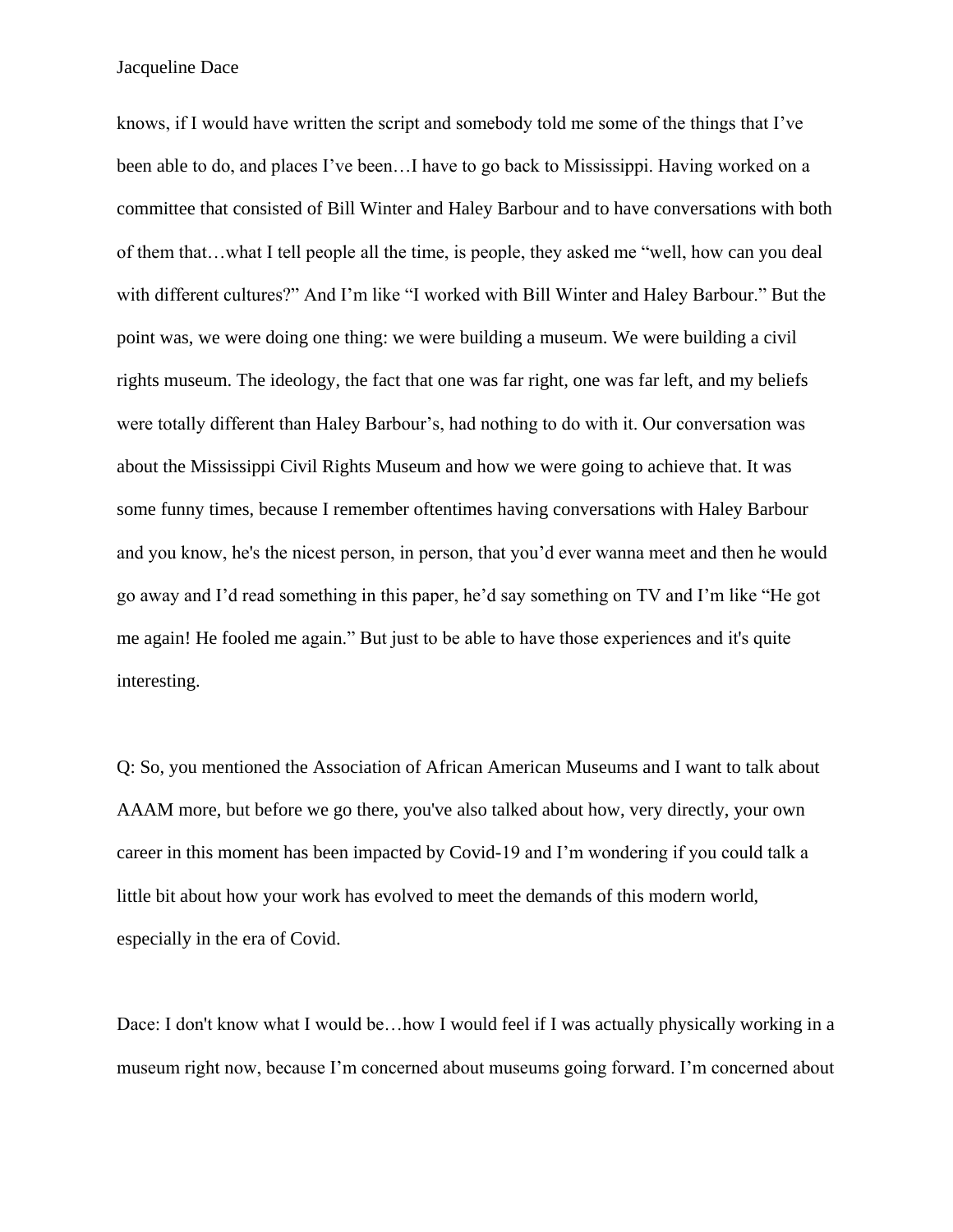whether or not the school groups are going to come back like they were, or the traveling groups are going to come back because, when we were at the National Underground Railroad Freedom Center, that's a lot of your bread and butter, are the tour groups and school groups and seeing the museum filled with kids. I don't know if that's ever going to happen again, and especially not at museums that are primarily African American museums, so I don't know where that's going to go, I really don't. I don't know how that's going to be resolved and there are some things, especially when you're talking about in the museum field, there are a lot of things you can do virtually, but some things you have to physically be in presence to see. So, I think we need to have more conversations moving forward about what's going to happen there. Being at an art cultural center, community organization, we went from most of our programs were virtual last year, and some of them work better than others, so there are things you need to learn and to adapt around. But I think one of the things that we do here, as I mentioned, was art therapy, and so we are also like the second line of contact for some kids, so you're able to see whether or not there are any problems going on and you can put them in connection with resources. You can't do that as well on virtual. Last year, and then up until 2021, routinely in the summer we served 100 kids; this year, we came back in person, and we served 60. In 2022, I'm hoping to get up to 80 for the summer. I'm saying with the with the fall and spring, we're normally at 60 and we're down to 40 because we are able to distance in our space, as opposed to have them close up, so its impacted us in that respect, and also financially. Because many of our - like I mentioned - we get grant funding from state and local entities, whether they're government entities, and some of the state funders, their budget was cut, and so they, of course, cut the budget to how many grants they were going to release, or if they released any at all. There was one organization that didn't release any grants this summer, or this year. So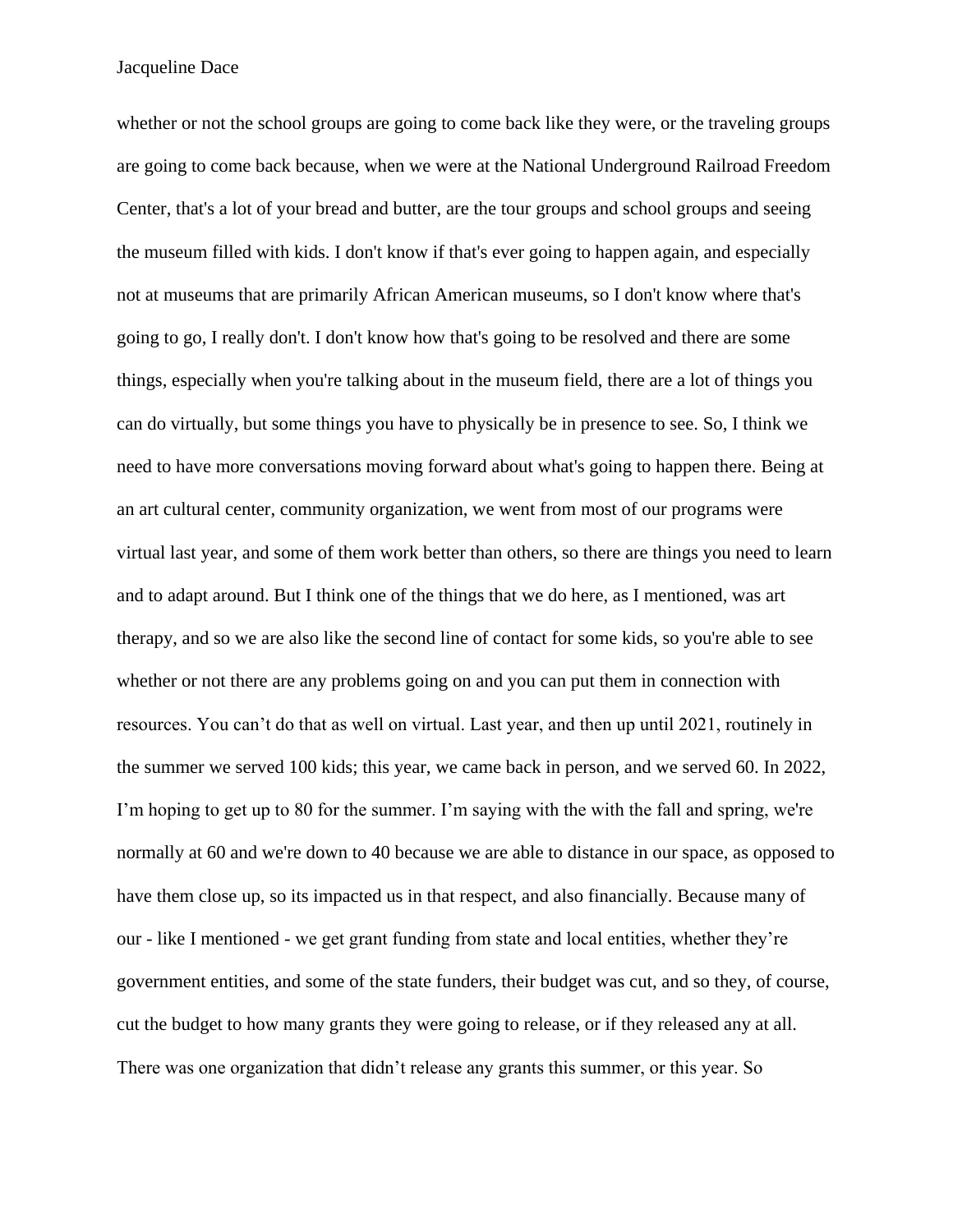financially, it's impacted us as well. I'm hopeful that we're going to come out of this. But I think that, like I said, some of the virtual that we have learned that works, I think we are going to continue to try and incorporate that in, but some things I think, and as you know, same with you, we are "people people" and we like being with each other. There is a big difference when we are able to connect as opposed to seeing you on the screen. I miss our hugs, if nothing else, I miss our hugs, so that makes a difference, I think. That makes a difference with everything, so we'll see where it goes. I was thinking back, I look back at some of my social media posts and stuff and you know, I look back at 2014, 2016…like, it never would have occurred to me we would be here. I have a very vivid imagination and can think of some crazy stuff, but I never would have thought of this. This is beyond my comprehension, so I don't know. I think a lot of things we're…we talked about earlier, where a lot of us are making this up as we go along, so we can say what we're going to do next year…we don't know. We've come to the realization we don't know.

Q: Thanks. Now tell us a little bit about your experience with the Association of African American Museums and your history with the organization.

Dace: I started…let me see…when I was at Missouri History Museum. I started with AAAM and that was probably…I was there from '92, I think I want to say 1998 is when I started attending the conferences. Because I immediately enjoyed my experience to AAA, because it was one of the small…prior to going to AAAM I had been associated with or a member of the AAM, AASLH, and Organization of American Historians, and especially AAM and OAH, they're like 2000 people and you're just coming and going and there's no real connection and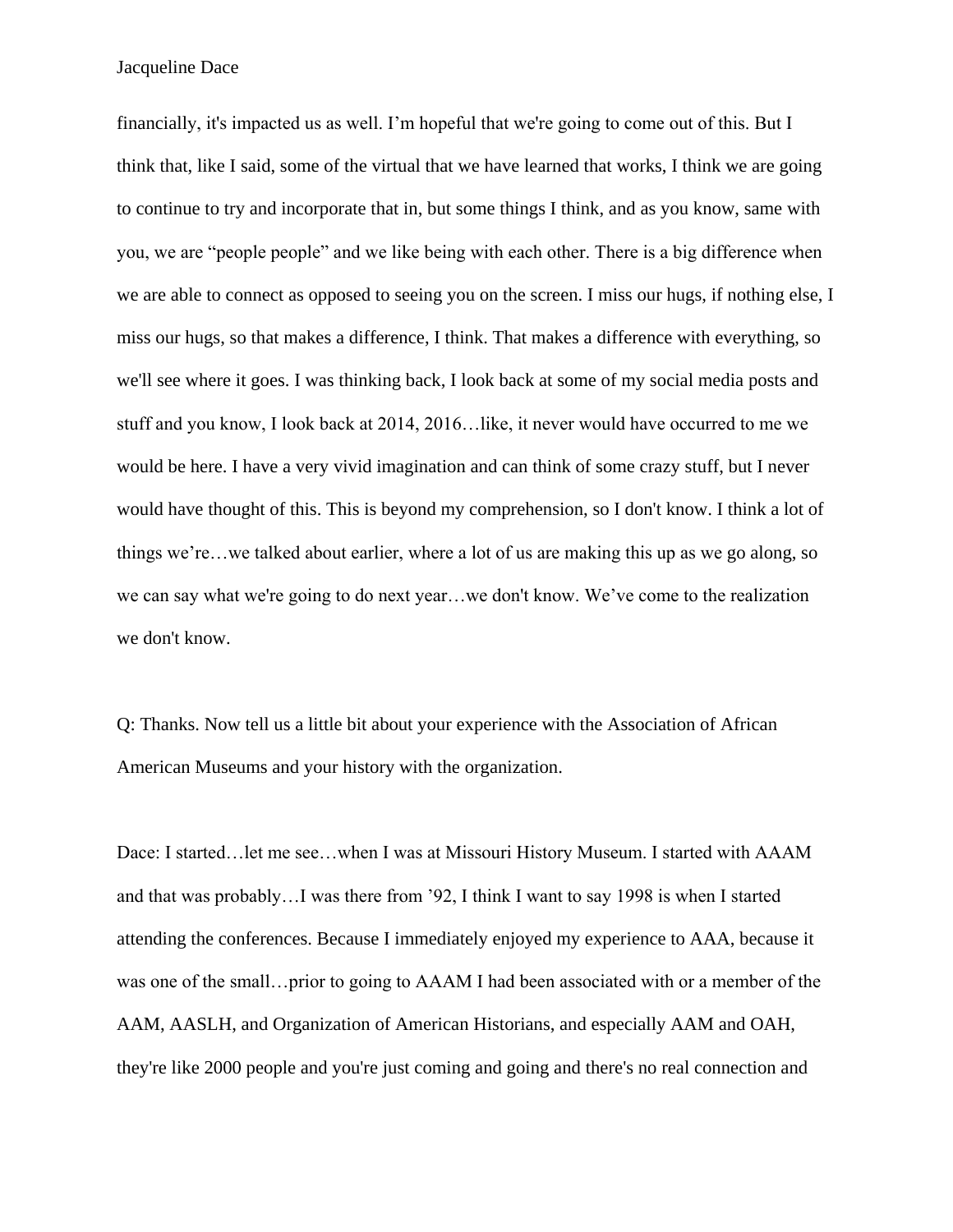then I started going to…it was two: the Oral History Association conference and AAAM, and both of them were 200 to 300 people on regular and you're able to actually connected and talk to people. When I started going to those conferences in AAAM, I tell people all the time, I know I didn't know anything. I didn't know anything, and I didn't pretend like I knew anything, and I would sit there and I were listen, and I would ask stupid questions, and one of the reasons why I still love AAAM is because the people didn't treat me like I was asking stupid questions. The John Flemings, the Pijeauxs, the Margaret Burroughs, you know those were the people that were around…and John Franklin…that were around, and I would ask these questions and try to get information, and they would give me resources, and they would sit there and talk to me, and these are, again, the people that wrote the book on African American museums per se. And so I felt a kinship, and part of it, too, I think, was we were going through, a lot of us were going through the same thing. I was at predominantly white institution and I'm thinking oftentimes "oh nobody can understand this, nobody knows what I'm dealing with, nobody knows…" then I go to AAAM like this reunion of people that know exactly what I'm talking about it up, and so that's where I think it made a big difference and they helped me to come along, they brought me along, and they made all the difference in the world for my career in the field and even when I didn't believe in myself, they believed in me, and I think that helped and AAAM is that resource. That's one of the things I hear from the younger people that come to our conferences, is that same connection is there. They still believe that there's somebody there that will listen to them and that's what we need to do. We need to make sure that we're there to listen and to make sure that we not only elevate it to a level that is scholarly and academic and following the guidelines of the best practices in the museum field, but we also need to keep it in its arena of being familiar and being a place of comfort and being a place where any and everybody can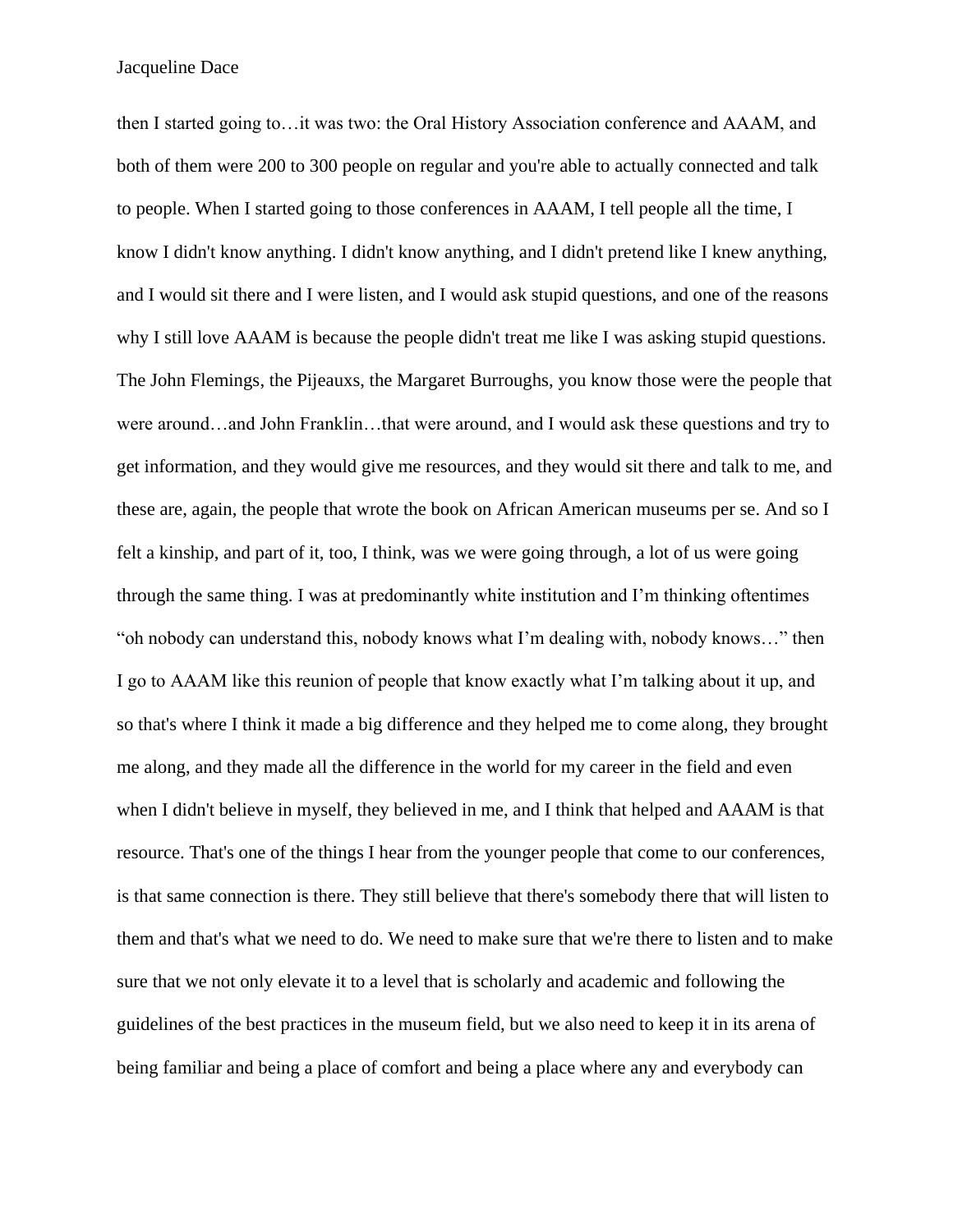feel like they have access, because one of the worst things you can do for me, especially when I was new to the field, is walk in a room and think "oh God, I don't know anything and these people are going to think I'm dumb and I'm not going to come back." You know, and that happens far too often, so we need to make sure that people understand "hey, yeah, I was there, yeah, I didn't know this from the other either and trust me, just give us some time and you're going to find your groove," and it may not be the same groove that I got, you and I go about things totally different. That doesn't mean I'm right and you're wrong or you're wrong and I'm right, it's just we do things differently, and we have totally different experiences, and we get different results sometimes. So, I think that's the benefit of having AAAM and seeing somebody like LaNesha, who is our chair of our board, and being able to hire Vedet as the first full time executive director...I'm so glad that I was part of this team, part of the board that this happened under. And so yeah, it's been...and I have to mention that, she may not have mentioned it, but I have to mention that one of the first jobs in the museum field that LaNesha had was with me at the Missouri History Museum. I hired her as my researcher on a project I was doing called *In the Voice of a Child* and she blew it away. I mean from day one, she made the difference. I tell everybody, hiring LaNesha and this other young lady that I hired to be a researcher, they made me step up my game. They made me step up my game. I was like "okay, they can't beat me." So, yeah, it's been an experience.

[01:00:09.00] Q: Well, we'll be speaking with her later this week, so I will be sure to bring that up in the questions. Just for the purposes of the record, I will note that we're talking about LaNesha DeBardelaben, who's the president of the board of the Association of African American Museums, and you also mentioned Vedet Coleman-Robinson, our executive director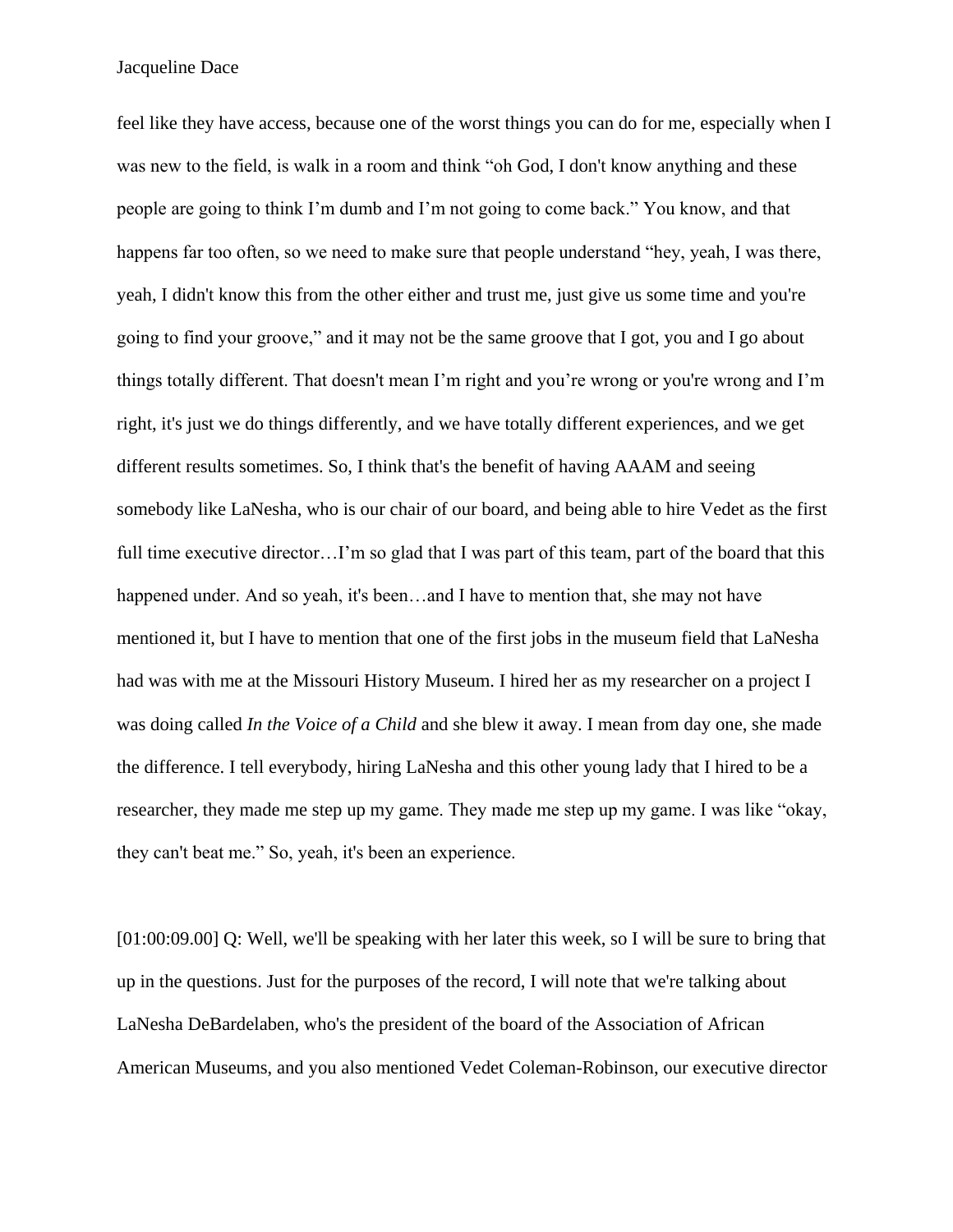of the board and also want to clarify, you are a board member of AAAM. You mentioned it briefly in passing but I did want to bring that back up.

Dace: That is very true, thank you very much.

Q: You've also mentioned a lot of people, I'm wondering if you might, as we're coming towards a close here, talk about the people who most impacted you in this field?

Dace: That's hard, because when I think back to the Missouri History Museum, there were several individuals that were crucial Mary Seematter who was in our education department when I was here. She actually taught a course in St. Louis African American history at Washington University, she was wanting to retire, and she stayed on teaching that course until I finished my degree, because she personally wanted me to take over the course and that made a big difference. Like I said, working with Eric Sandweiss, who was an architecture historian, and John Wolford, who was a cultural anthropologist at Missouri History Museum, and they helped me, especially John, in understanding oral history. Eric, you know, he was a scholar, and he insisted, as I started in the research division, insisted that I do St. Louis history and I'll never forget, he gave me these two huge reference books and I was to research that and he didn't realize that if you put a book in front of me, I'm going to read it from cover to cover and when he realized that I've read it, he was like, people normally use those for references. I was like, I didn't know, I thought you know it'd help me, and so I knew St. Louis history. So that was beneficial and then I mean, it's so many people…I can't go without the last few years, with Dion Brown. I don't think I would be an executive director if he didn't believe in me and made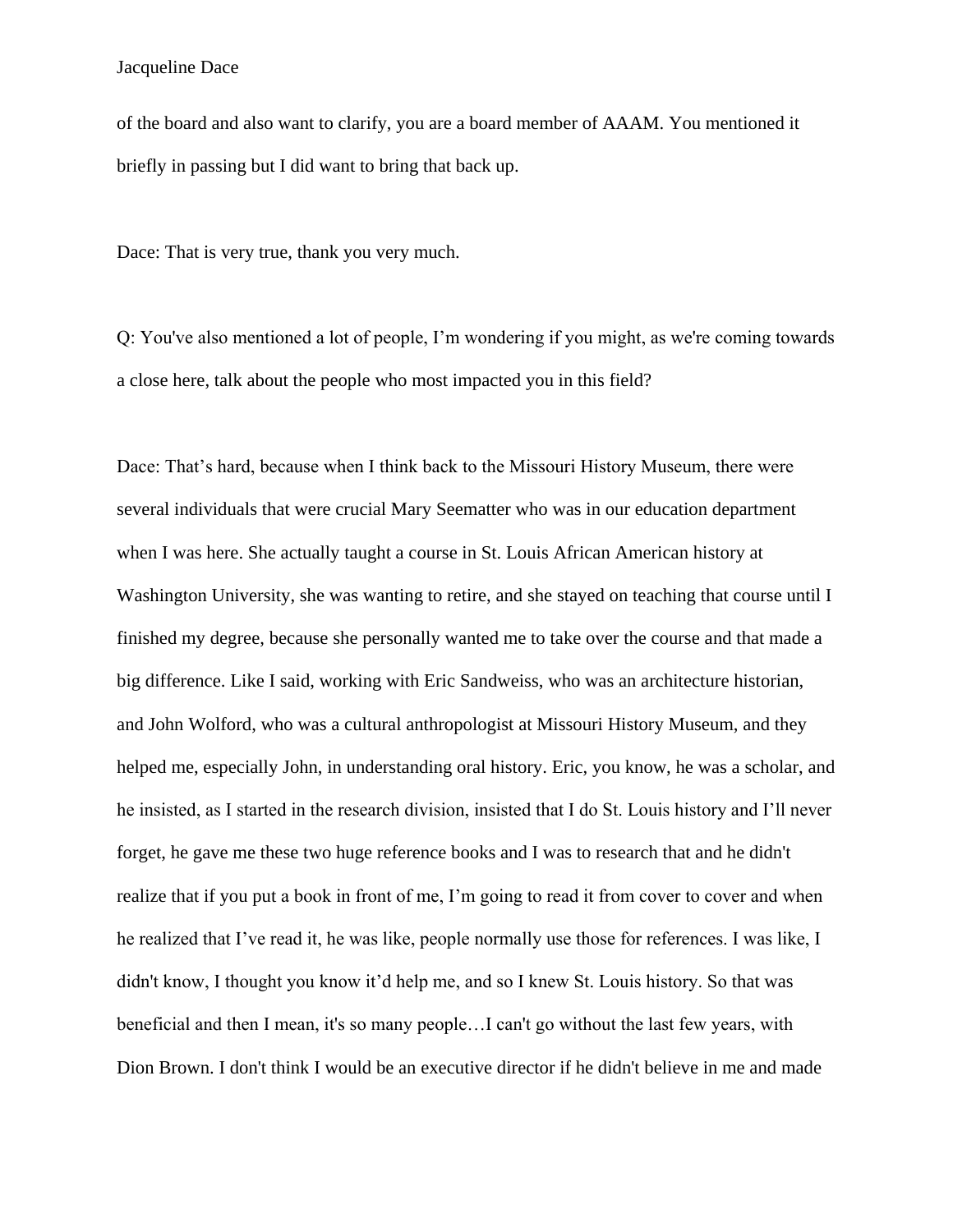me a deputy director at both basically the National Blues Museum and then the National Underground Railroad Freedom Center, so that opportunity opened up and he believed in what my capabilities were. The individuals that I met in Mississippi, like I mentioned before, Mrs. Evers and Reena, and you know we just lost Bob Moses…and I mean honestly…do we have time for my Bob Moses story real quick? Okay, so when I was a kid after my mom died, actually my mom died in November and our house burned in April of the next year and as a result, me and my youngest brother went and stayed with my oldest brother until my father was able to find us a home and my oldest brother always had these books and magazines and stuff, and one of the books that he had…a magazine was an article from Ebony magazine, don't remember what year, but there was a piece in there about Fannie Lou Hamer and in the piece about Fannie Lou Hamer, there was the picture of Bob Moses, the picture of him is white t-shirt in the black rim glasses, and I immediately had a crush on him from that picture, so he was one of the first crushes that I ever had. So long story short, when I move down to Mississippi, one of the first programs that I go to was at the COFO office, Council of Federated Organizations, Jackson State, and who is sitting there but Bob Moses and Dave Dennis and Bob Moses is sitting in front of that picture with the white shirt and the black rim glasses and I'm sitting in the audience, and I promise you I just sat there this whole time with this smile on my face that couldn't be replaced. Afterwards, because I'm listening to them, but afterwards I went up to them and said I have to apologize, I know you probably think I'm crazy, I'm the woman that just sat there the entire time with this smile on my face, but I cannot believe I'm sitting here, you're in front of me and this picture is in front of me. So, I didn't tell them the full reason why that meant so much to me until I actually brought Bob Moses, and Dave Dennis to Cincinnati as part of a program at the National Underground Railroad Freedom Center and we went out to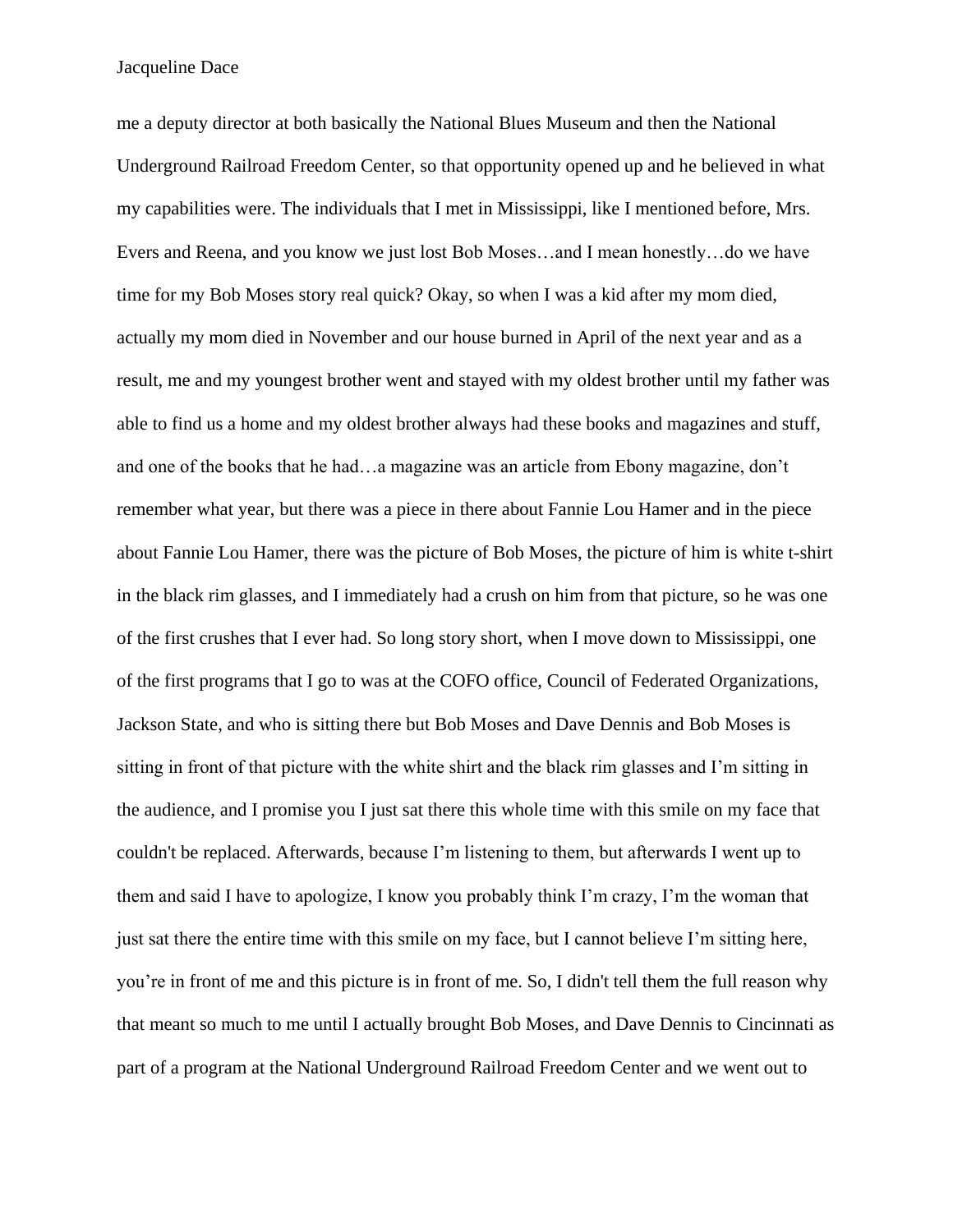dinner, and I told them why that meant so much to me at that time. So, oh there's been so many people, I know I'm leaving so many people out, I feel so bad because I don't want it to go down on record that I forget anybody, but you know there's been so many people that's helped lift me up and then that's helped me to get wherever I am right now. And like I said, people that believed in me when I didn't even believe in myself that's just this amazing feeling so. I don't want to forget anybody, I know that. Bill Billingsley from the Association of African American Museums. Bill Billingsley, the things that he would do for those of us that he felt like was this little sisters or his…making sure that we had the resources we needed, even when we couldn't afford to go to the conferences, he is like "I'll let you work and then you don't have to pay for this or that." It was just those types of things that was just amazing. My little sister Shirl Spicer, she's like my sounding board in a lot of ways. So yeah, it's so many people, so many people that I…John Fleming. John Fleming does things that, he'll just do it real quick and he moves on to the next person that he's going to help, and you don't take a lot of his time because you know that he's involved in a million other things, but I mean, it's just people like that it's just been so instrumental in my life. It's impossible to name them all.

Q: It's impossible to name them all, I know.

Dace: It's impossible to name them all, yeah.

Q: So what's your vision for the future of the field?

Dace: The future of?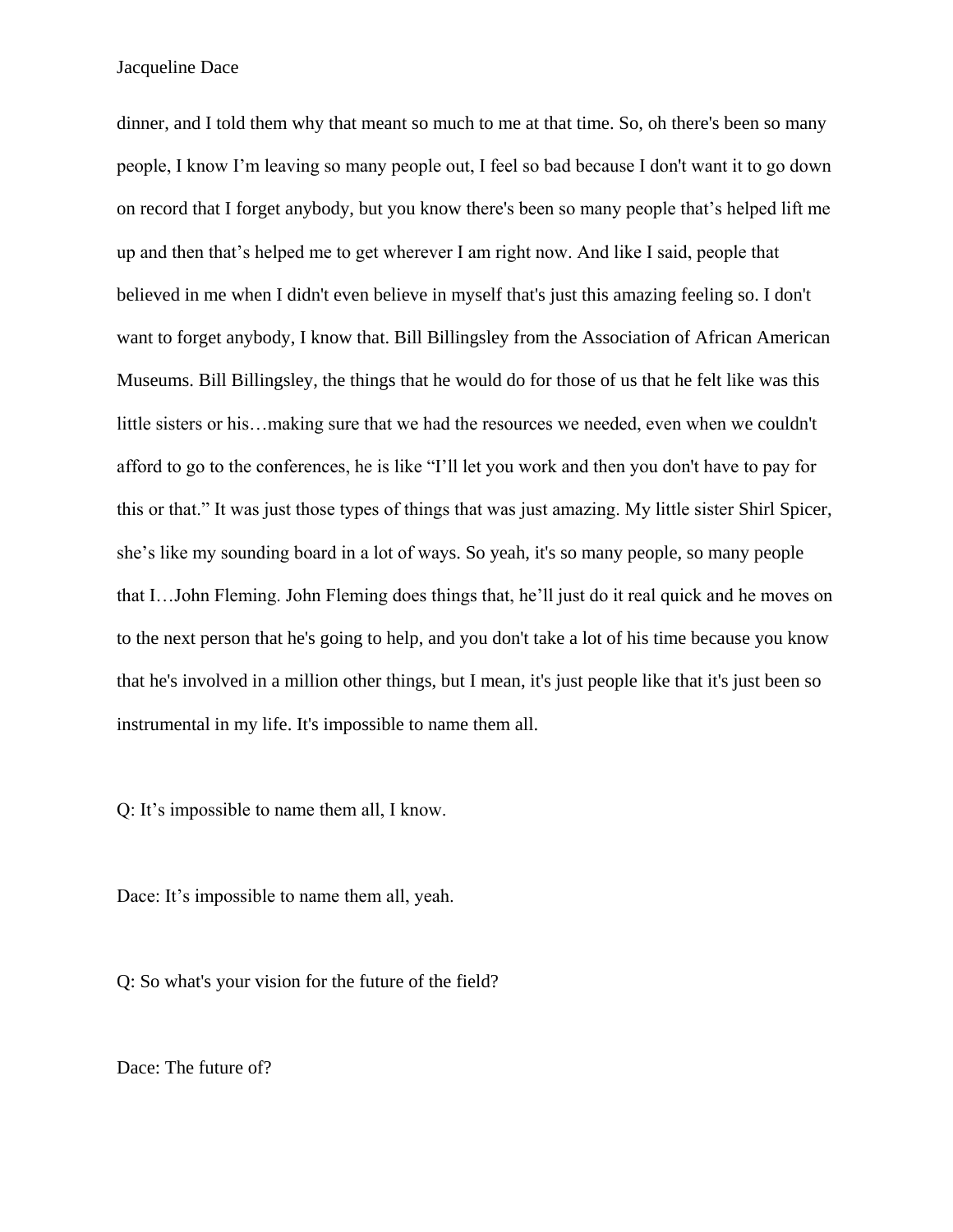Q: The Black museum field, the field that you're in, your vision for the future of this work that we do.

Dace: We are going to expand, we are going to grow, we are going to keep lifting, even though individuals don't want to be lifted. I think that in…I'm going to predict in five to seven years, there's going to be a reversal of thought in our nation, and the reality is going to be that there are these institutions that have been around, telling the truth that need more focus and need more support and need to be lifted up and those are going to be those of us that have continued to try to be active and to help our nation, even when our nation didn't want our help. I don't see this, I can't believe that we're going to continue to go down this rabbit hole that we are in right now. I honestly believe that the days of reality TV thinking and mindset is going to be shown to be a major fail on our nation and on our entire success and it'll be those institutions, like the Association of African American Museums…because that, hey, AAAM is blowing up, it is blowing up and I again give credit to all of you and to Vedet and LaNesha's leadership. It's blowing up and it's going to take the other institutions and other museums with them. We need to connect more, in terms of our institutions and do some cross programming and cross training and get people…I know I get lost in the day to day and one of the things that I think we need to do is think beyond the day to day operations of all institutions and try to build real connections and networks, and if we do that, and we strengthen those lines between us and strengthen that wire between all of these multiple organizations and individuals that are doing some amazing work, there's no stopping AAAM, there's no stopping us. So, we're going to get there, and, in the words of Martin, I may not get there with you, but I can see, I can see it happen.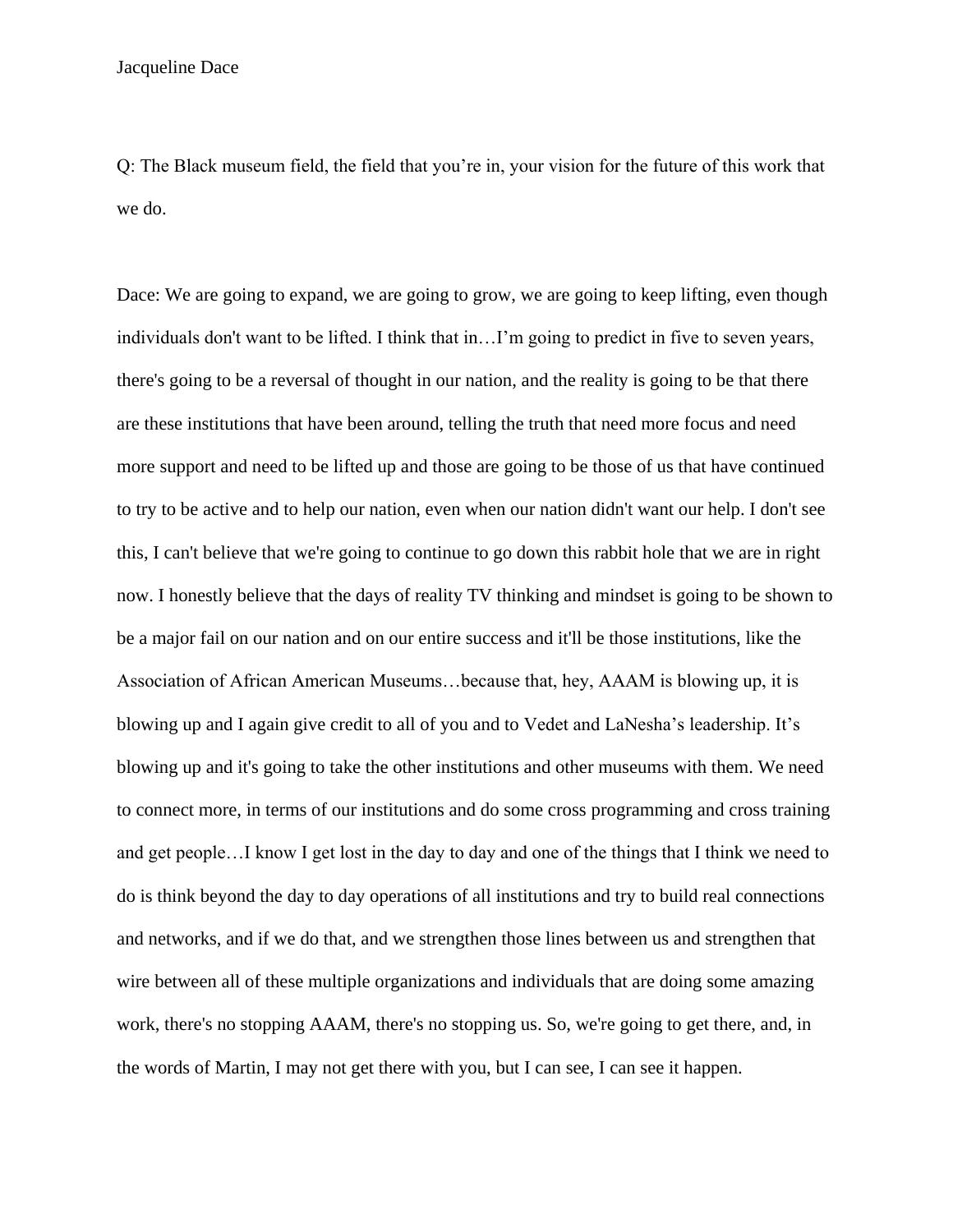Q: Okay last question. Recommendations, closing comments for people who want to enter into this work.

Dace: Recommendations for people that want to enter into this work is you have to know who you are. You have to…don't wear your feelings on your sleeve. You have to be willing to listen and able to get into an intellectual dialogue with individuals that have totally different opinions than you do. But if you can stand firm in what you believe in. there's no telling what you can do. But at the same time, you must listen to different voices, you have to be willing to listen to different voices and incorporate some of that into what you're doing. But don't let them turn you into a puppet and, especially I speak to those of us that are doing work in the African American field, please don't be that face and don't be that voice that is just there to cosign what other individuals or institutions want to do within our field. Don't do that don't close the door behind you, don't close the door behind you. You said recommendations and something else you said?

Q: Closing comments.

Dace: Closing comments. Robby, thank you for this opportunity. You know, it's so funny because, as somebody who has done a lot of oral histories, I think this may only be my second oral history that somebody's done of me, so it's always great to feel like you have made some type of a…something worthy of being researched, and I say that as tears are welling up in my eyes, because as I've mentioned, I am the youngest child of six. Allie Mae and Earnest. Daddy probably didn't finish the sixth-grade education, mom finished going to nursing school just